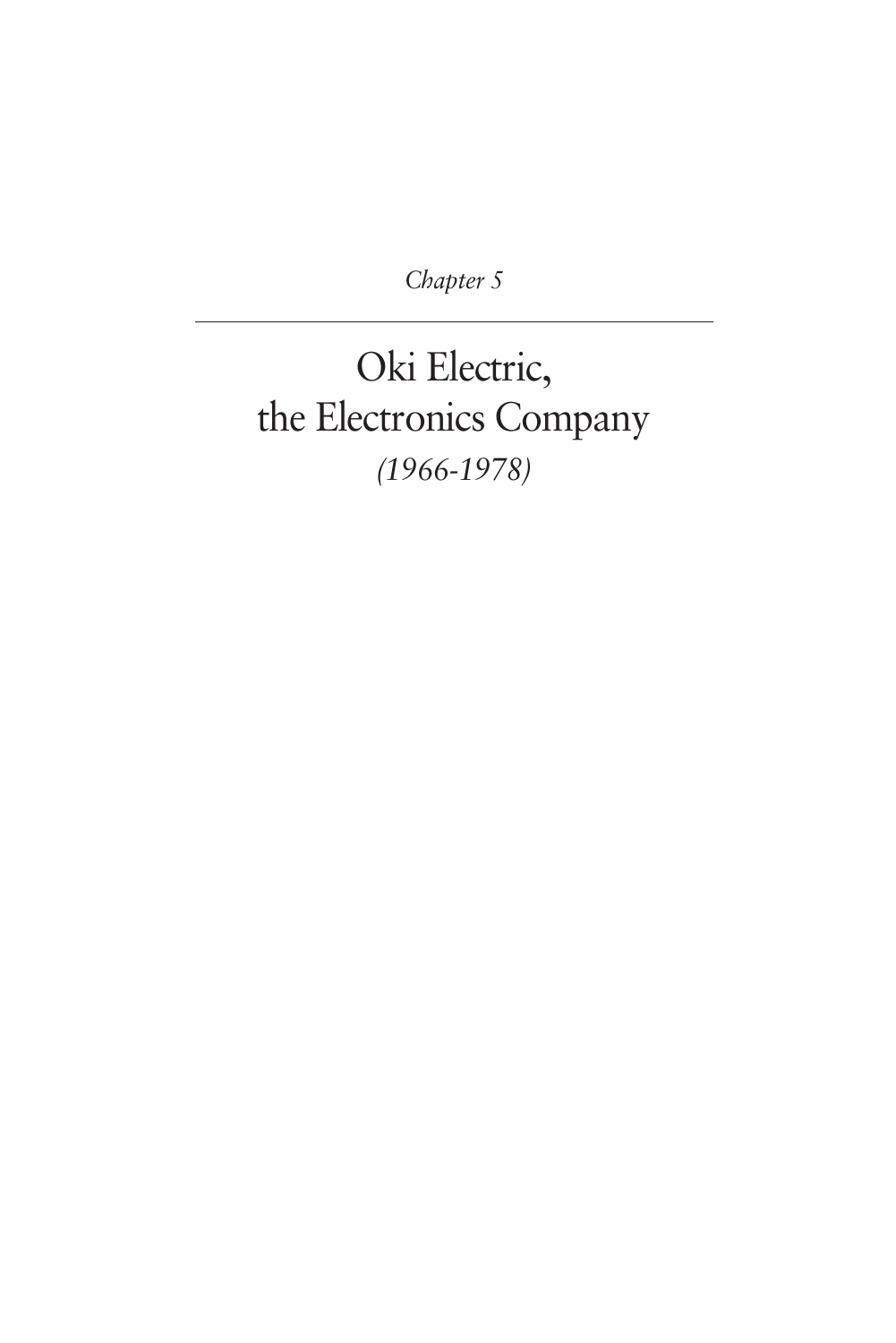## *1. Entrance into Electronics Industry*

## **Installation of President Akira Mori, and growth during Izanagi boom**

Business conditions began to improve in Japan from the fall of 1965. Although not realized at the time, that was the start of the Izanagi boom, a period of robust economic activity that lasted for 57 months, until the summer of 1970. Average economic growth in real terms for the five years from 1966 to 1970 reached 10.9 percent, and in 1968 the nation's GNP came to rank second in the free world. Oki Electric's return on total assets improved by 2.2 percent in the fiscal year ending in March 1966, slipped slightly to 2.1 percent a year later, and improved again between April and September 1967 to 2.5 percent.

In January 1966, in the midst of this growth, President Suteji Kanbe left his position as president to become chairman, and Senior Managing Director Akira Mori succeeded him as president. President Mori entered Oki Electric in 1928 immediately after graduating from the Department of Electricity of Tokyo Technical High School (today's Tokyo Institute of Technology). His responsibilities over the years were mainly in the engineering and manufacturing areas of telecommunications equipment. He served with Oki Electric in China before the war as general manager of both the Harbin Branch and the production department of the Dalian Works. After the war, he returned to Japan and became a director. He served as manager of the company's plants in Fukushima and Shinagawa, and was promoted steadily, first to managing director and then to senior managing director. His entire professional career had thus been with Oki Electric and he was especially well versed in production-related matters. When he assumed the presidency he was 58 years old. As it turned out, President Mori and the company's other top managers tackled various management problems just before the start of Japan's second round of high-level economic growth, placing their highest priority on radical reform of the company.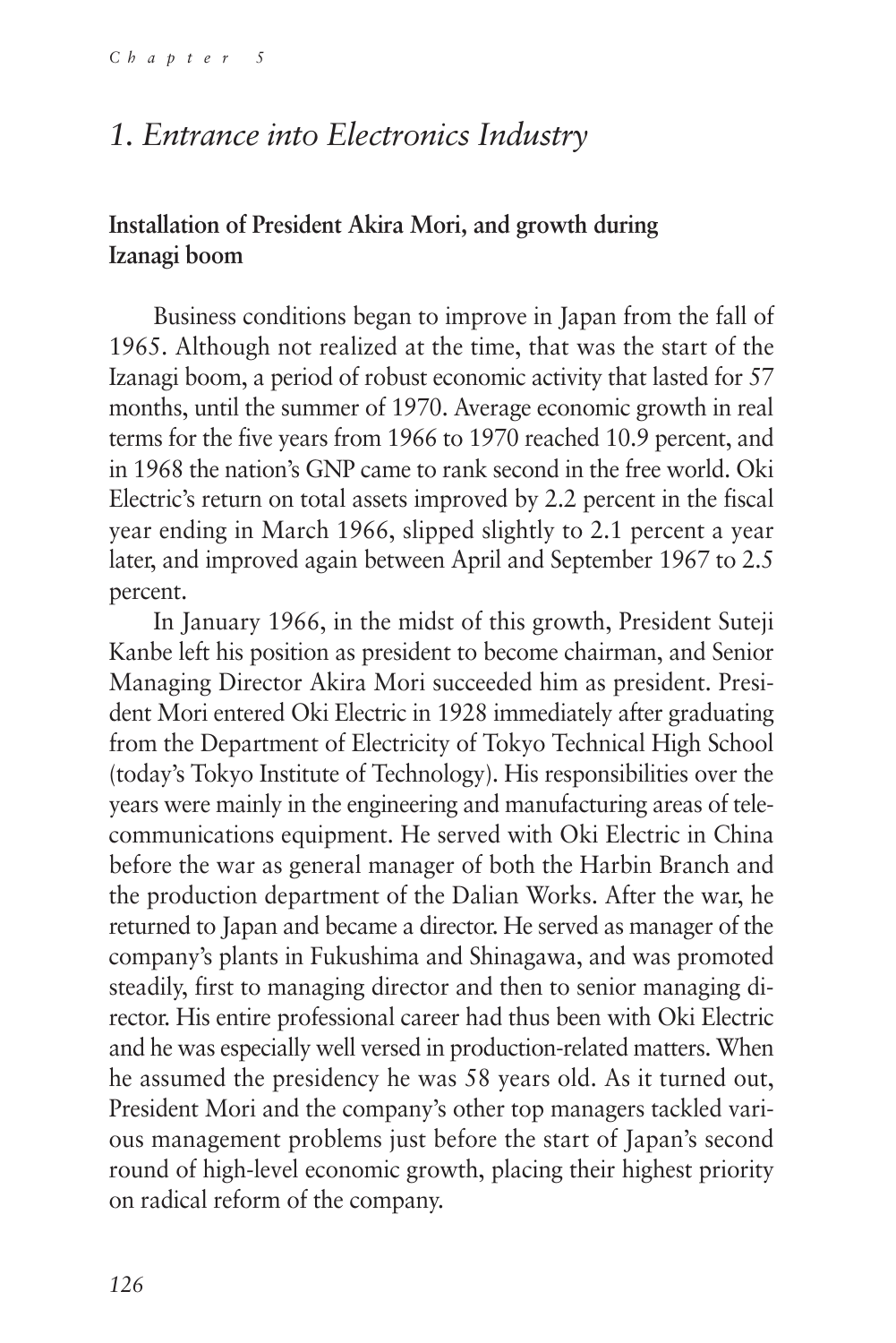

*Akira Mori*

In 1964, Japan accepted the obligations of the Articles of Agreement of the International Monetary Fund (IMF), thereby assuming Article VIII status. Afterward, capital was gradually liberalized, leading inevitably to intensified competition in the domestic market. The situation called for a reinforcement of Oki Electric's internal structure. In the medium-term business plan for the period April 1966 to March 1969, President Mori outlined three main challenges while requesting the overall cooperation of the company's employees in reforming the company. The challenges were: (1) to introduce radical reforms centered on the recovery of profit-making capabilities; (2) to concentrate on and improve the company's technological capabilities to cope with rapidly progressing technical innovation, and to emphasize the development of new products in R&D activities; and (3) to expand business by gradually increasing the volume of orders received. President Mori also asked the employees "to produce first-class products," thus using a catchy, easy-to-understand phrase in urging the employees to change their way of thinking. The board of directors introduced every measure available to ensure an improvement in the company's operating performance under the severe economic conditions. A rationalization section was also established and given instructions to quickly formulate and implement a rationalization plan. At the same time, the business divisions were reorganized in order to simplify the company's overall structure.

Supported by high-level economic growth that began to move steadily forward again, Oki Electric's profit ratio turned upward from the fiscal year starting in April 1966. It then started improving rapidly from the following year. After making certain the medium-term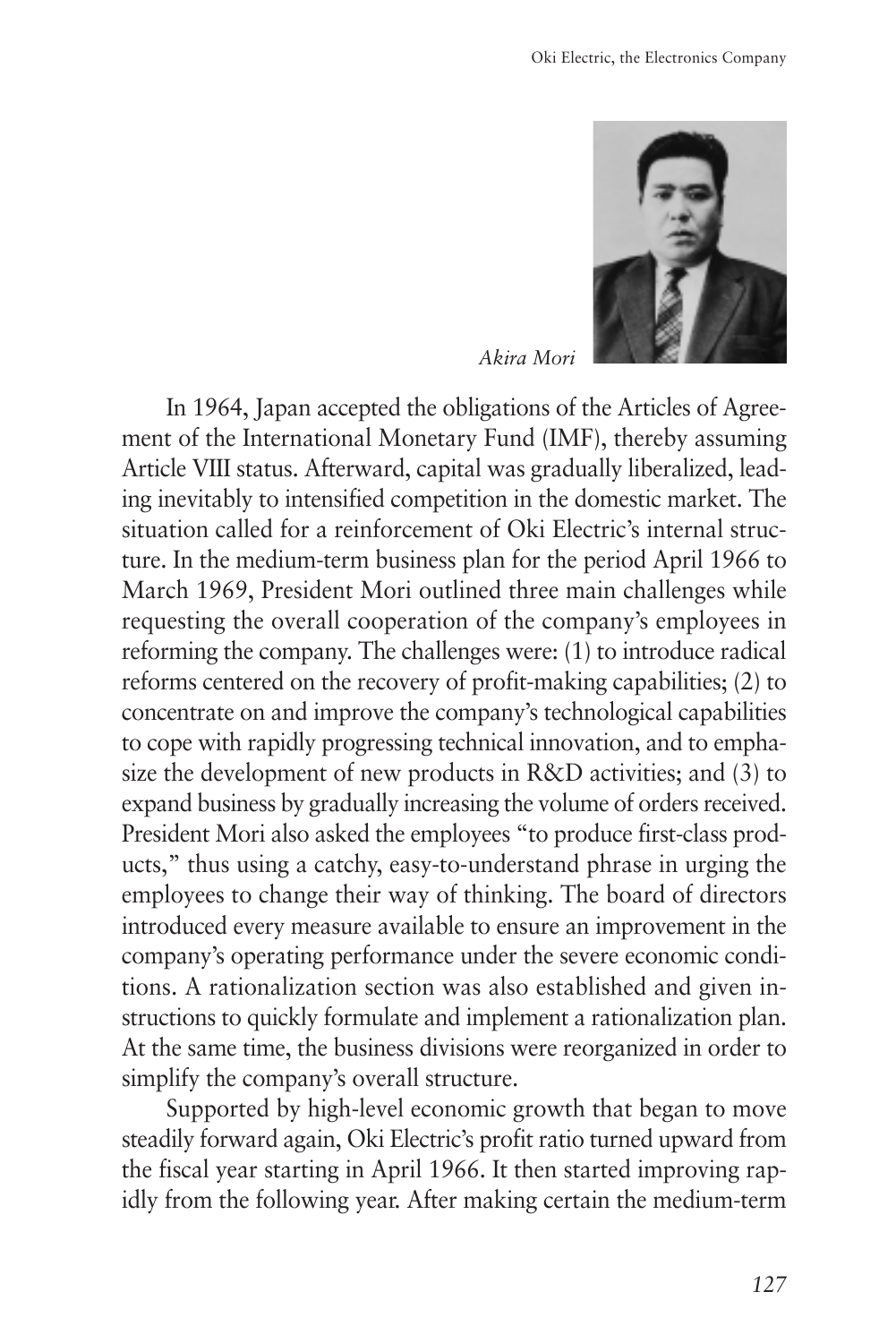plan announced previously was progressing smoothly, the company next announced a five-year, long-term business plan, to run from April 1968 to March 1973. The main theme of the long-term plan was "To create a foundation that will support a move from business improvement to business growth." The plan emphasized three main points: (1) to improve the level of technical competence, centered on information processing and electronic components, and develop strategic products in a timely manner; (2) to establish a sales strategy to cope with intensified international competition; and (3) to thoroughly rationalize company-wide operations, and make management more efficient. Through this long-term plan, Oki Electric aimed at raising itself to levels of product quality, performance, productivity, production facilities, and technological development capabilities on a par with leading companies in Japan and Europe, even if those levels did not quite reach the levels of companies in the United States.

To support achievement of the long-term business plan, management promoted a company-wide campaign called the "IDEA Movement." The acronym "IDEA" was taken from the first letters of the words "International" (achieving international levels in all areas of business competence), "Development" (vigorously promoting the development of technology and marketing), "Efficiency" (increasing efficiency in all areas of management), and "Aggressive" (stimulating a youthful aggressiveness in all corporate strategies, and, as a base for that, realizing the abilities of each employee). "IDEA" also referred to connotations of the word "idea," such as ingenuity and creativity.

The second half of the 1960s witnessed remarkable progress in information-oriented fields. In that situation, Oki Electric tackled squarely the increase in demand for machinery and equipment using electronics. In his New Year's greeting at the beginning of 1968, President Mori said the company must emphasize two areas for growth in the future—data processing equipment, and exports. Around 1965, switching equipment and telephones were still the company's mainstay products, and their sales were increasing every year. Viewed in terms of their percentage of overall sales, switching equipment and telephones accounted for 51.3 percent of total sales in the fiscal year ending in March 1967 while telegraph and business machines, cen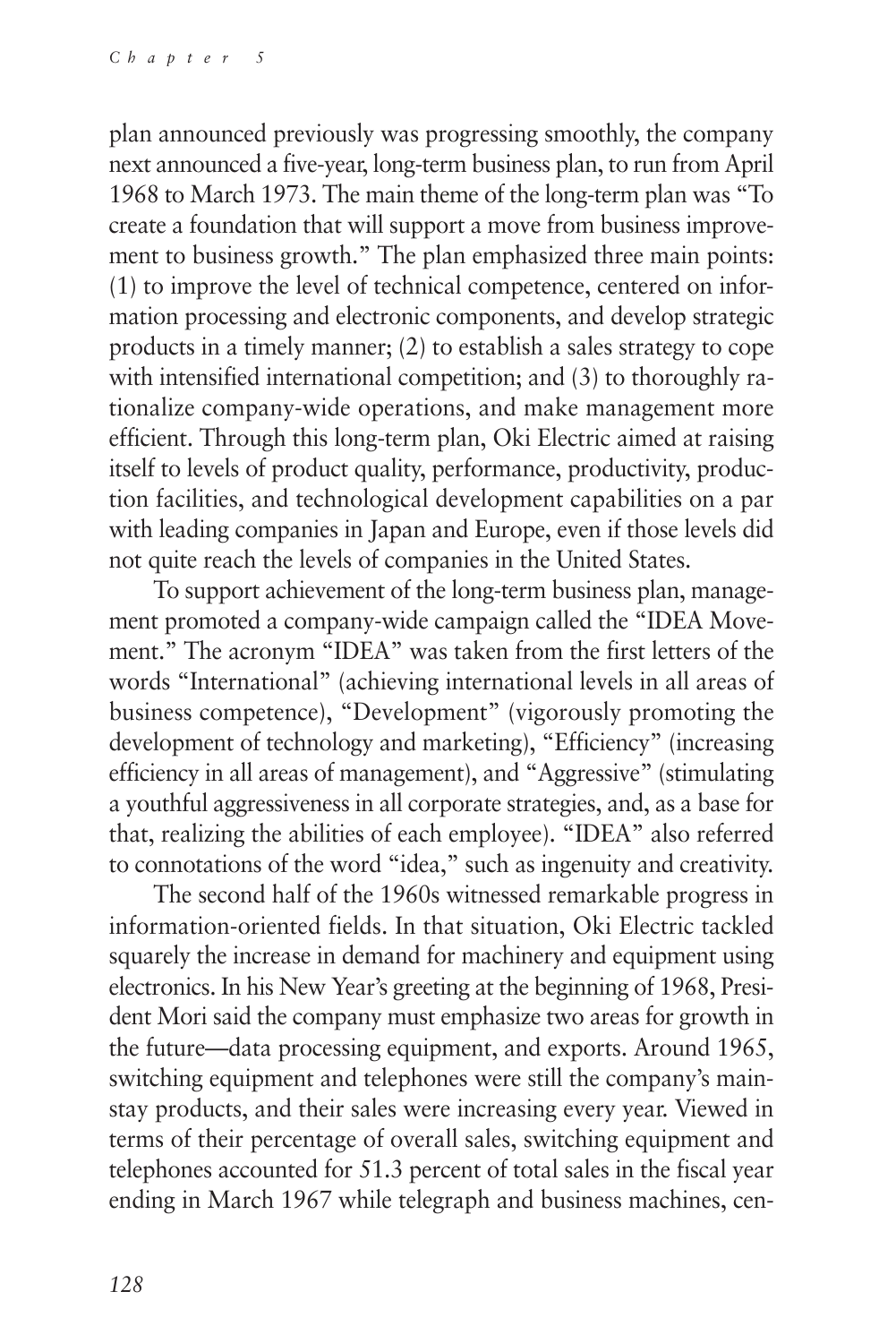tered on electronic equipment, accounted for barely 16.0 percent, less than one-third of the former. This relationship, however, was reversed in the fiscal year ending in March 1972, although only slightly, when switching equipment and telephones accounted for 35.4 percent and telegraph and business machines accounted for 35.5 percent of total sales. By coincidence, 1971 also marked the year that Oki Electric celebrated the 90th anniversary of its founding. In other words, Oki Electric, known for so many years as a manufacturer of telephone equipment, had begun moving during the period of high-level economic growth to break away from that image and was successfully transforming itself into Oki Electric the electronics company.

## **Development of electronic switching system and digital transmission devices**

As Oki Electric gradually transformed itself into an electronics company from the second half of the 1960s into the 1970s, the shift toward producing electronic switching systems played a leading role. The company first began research into electronic switching systems in 1956. That year, the Electrical Communication Laboratory of the Nippon Telegraph and Telephone Public Corporation (NTT) invited Oki Electric and Fujitsu to participate with NEC and Hitachi in joint research of electronic switching systems. Based on the premise of using the stored program control (SPC) method already in practical use in the U.S., NTT formulated a plan in 1964 for practical application of electronic switching systems. The DEX1, to be used for laboratory testing, was scheduled for development by March 1967, with its commercial use to start in the fiscal year ending in March 1974.

Each of the four telecommunications manufacturers was tasked with developing a different part of an experimental DEX1. Oki Electric's task was to develop a semi-permanent storage system using metal card memory. For that purpose, the company set up an electronic automatic exchange R&D division. The company eventually developed and delivered four 800,000-bit metal storage cards to NTT. After NTT completed the DEX1 in 1966, the Electrical Communica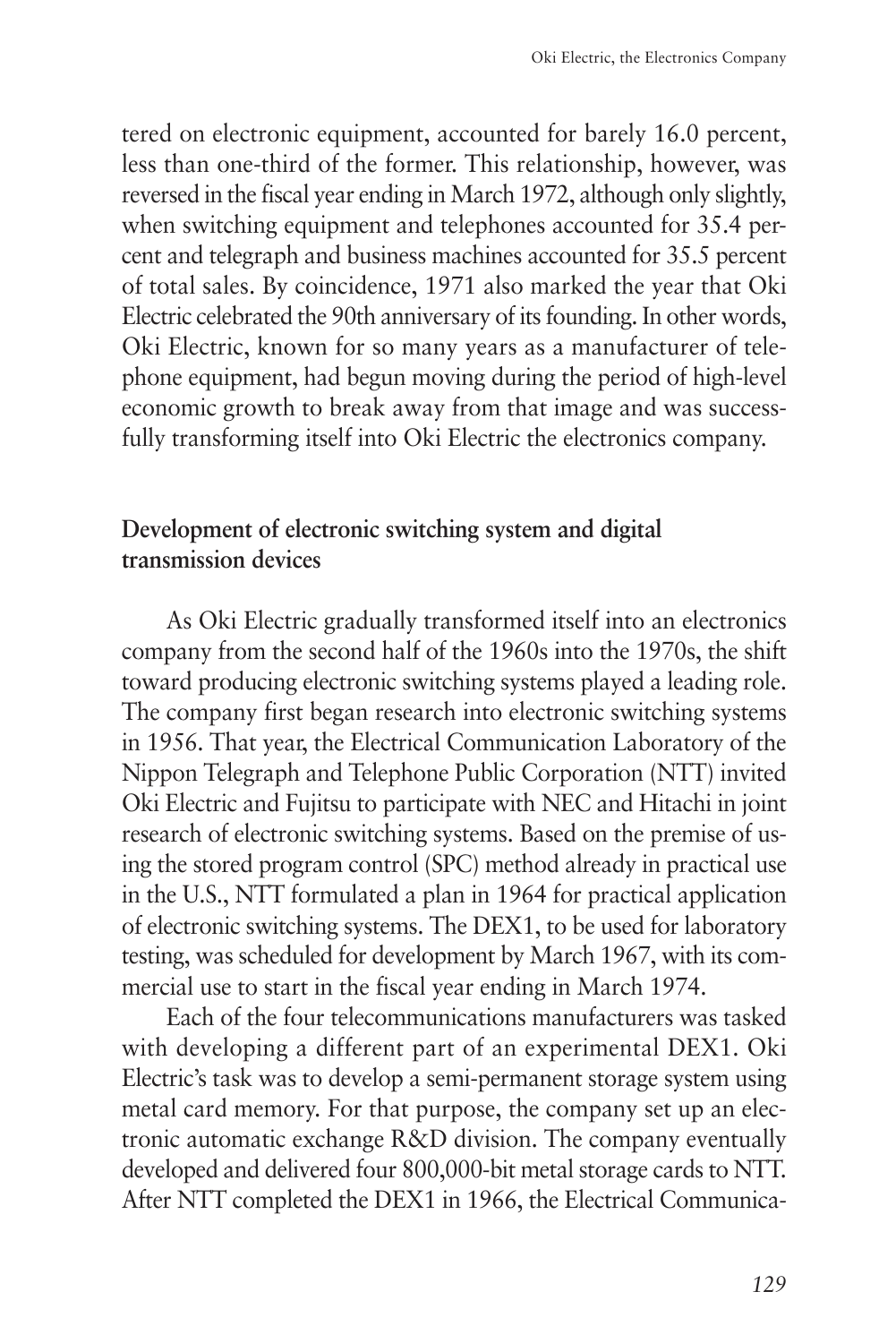tion Laboratory and the four companies began developing the smaller, more economical DEX2. An experimental model was completed in 1969, and field tests were conducted at the Ushigome Station in Tokyo. Afterward, development moved forward on the even more economical DEX21.

In the process of conducting R&D on the DEX prototypes, Oki Electric accumulated much technology related to electronic switching systems. The company also promoted independent technical research of its own. NTT's Electrical Communication Laboratory developed the miniature crossbar switch used in the DEX2, for example, and Oki Electric manufactured it. At the time, there were many fields of technology in which Oki Electric had no experience. But through a trial-and-error process it acquired precise mass-production processing technology. Also, concerning the semi-permanent storage device, Oki Electric later changed from the metal card to wire memory it developed independently. Because wire memory was both highly convertible and economical, NTT used it as the storage device in the DEX21 and in later switching systems. After completing several experimental models for testing for commercial use, NTT decided to adopt the electronic switching system. Called the D10, this was a key system included in NTT's fourth five-year plan, and NTT placed orders for the D10 with the four telecommunications manufacturers. In December 1969, Oki Electric set up a new department for promoting electronic switching and made it responsible for designing and manufacturing the D10. Oki Electric was at a disadvantage because it had no experience in manufacturing central control systems. Its research-



*Model D10 electronic switching system (Yodobashi Telephone Office, Tokyo)*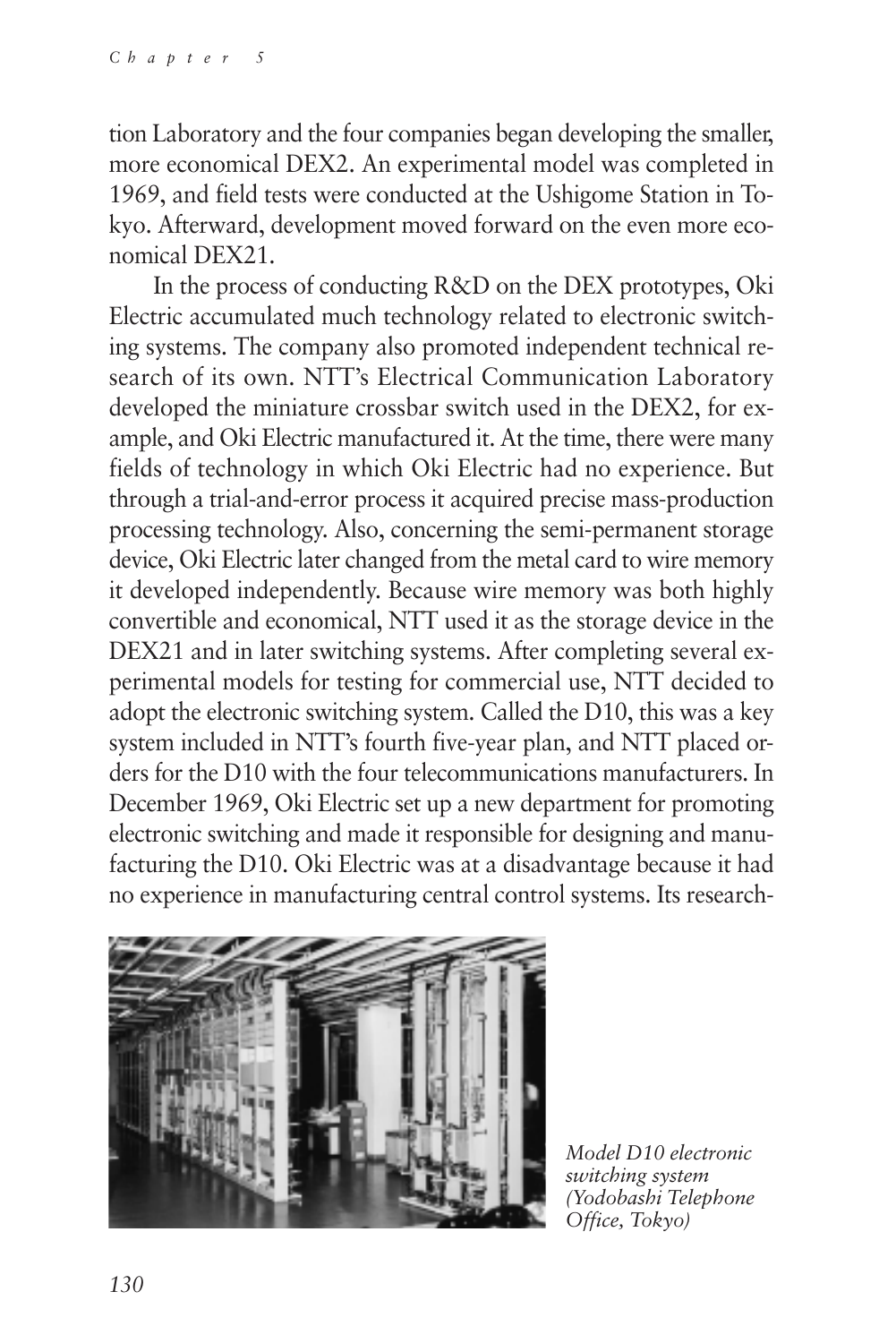ers pushed forward, however, and in October 1971 the company delivered its first commercial D10 electronic switching system.

Compared to exchanges, Oki Electric lagged in the area of transmission. It was especially good news, therefore, when NTT selected the company to respond to an order in the area of transmission technology, which had already shifted to the digital method. Concerning Pulse Code Modulation (PCM) transmission devices, already in practical use utilizing transistors, 24-channel multiplex equipment was first used commercially in 1962 in the U.S. Not long afterward, in 1965, NTT put short-distance 24-channel multiplex equipment into practical use in Japan. Communications systems became increasingly digitalized from that point.

Oki Electric started its basic research into PCM transmission and trial production in 1960, two years before it was put into practical use in the U.S. Besides the U.S., similar research was also being promoted in other countries. In that situation, Oki Electric shifted the direction of its research toward development of IC PCM equipment, and carried the research close to establishing the basic technology for miniaturization of a channel board, a synchronous circuit, and a digital compression CODEC (coder/decoder) device. In April 1972, NTT approached Oki Electric about supplying a transmission device for a primary terminal station. The company accepted the challenge and in October 1973 was able to deliver the first commercial test equipment to a repeater station in Kagoshima Prefecture where the equipment performed well. It later delivered similar equipment to two stations in the Kanto region and Hokkaido. Oki Electric was thus a pioneer in developing digital communications using the PCM-24B transmission system.

#### **Transfer of telephone production**

Since before the war, Oki Electric had been well known as a manufacturer of telephones and related equipment. Even in the late 1960s it was still leading the industry with its Type-600 telephone. At its mass-production Honjo Plant in Saitama Prefecture, between 2,500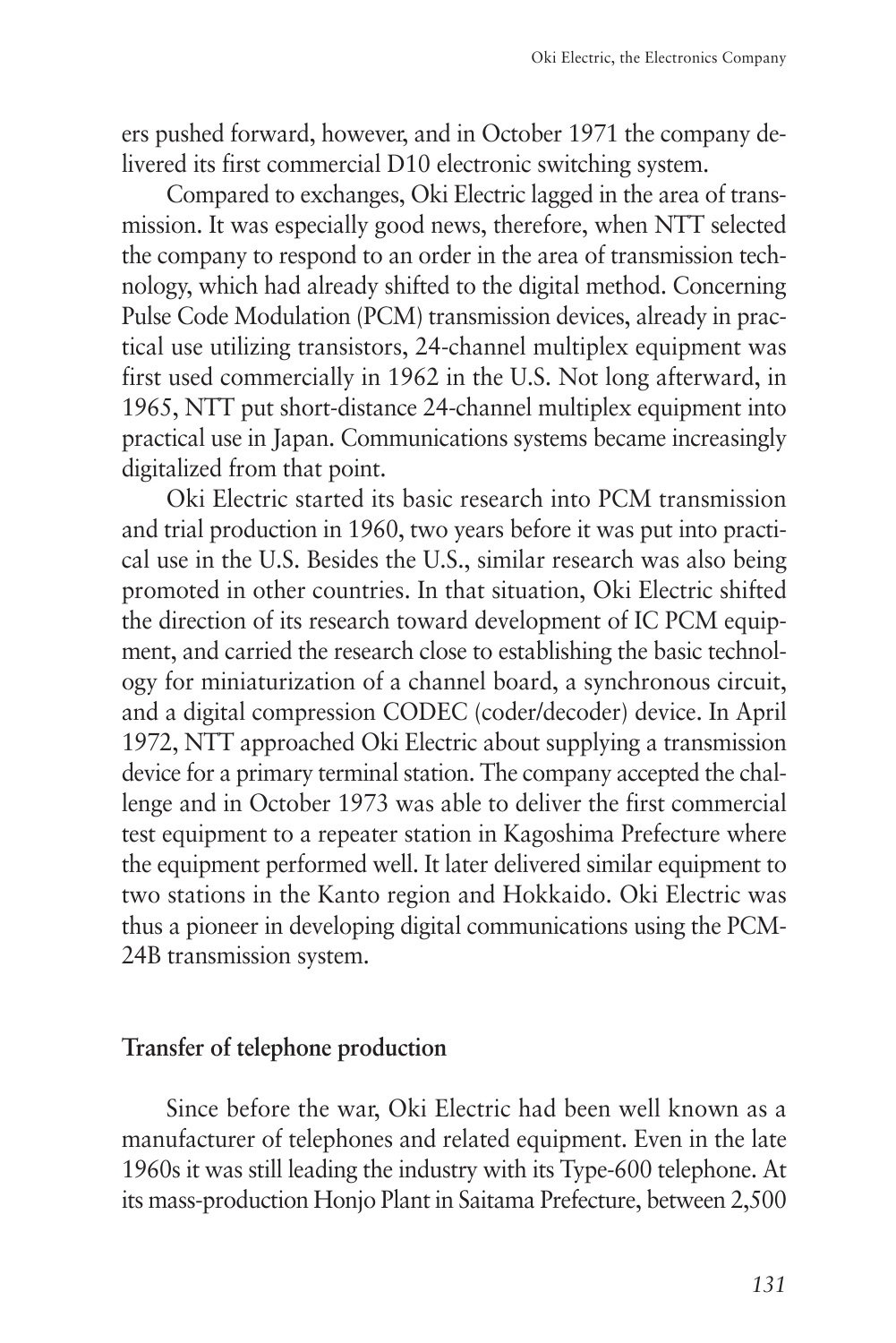and 2,800 of these Type-600 telephone sets were being produced every day. Even telephones, however, were being affected by the spreading use of electronics. Oki Electric, for example, cooperated closely with NTT in a new telephone service by developing push-button and minipush-button telephones. These telephones allowed faster and easier input of numbers than the rotary dial type of telephone, making them more fitting for NTT's new service.

Oki Electric put on sale four types of its Business Phone series (key-telephone system) in 1966. These telephones sold well to business offices because they allowed the use of multiple lines. The user could select a line, put a call on hold, or transfer a call to another person. The telephone also indicated when a line was busy. Next, in 1968, Oki Electric marketed an automatic dialer, and in 1971 a phone with an automatic alarm. This automatic alarm combined magnetic recording with automatic dial technology to send messages automatically through a public circuit. It proved popular among security companies for use as an emergency alarm.

As its telephone business steadily developed, Oki Electric decided to transfer the production of Type-600 telephones to Taiko Electric Works in the Shinagawa section of Tokyo. When Oki Electric made this decision at the end of the 1960s, the Type-600 was its par excellence telephone product, selling steadily and surpassing other models in cost rate. But the company's total telephone sales at the time were only about 4 billion yen annually. At their peak, telephones had accounted for as much as 25 percent of Oki Electric's total sales. From the early 1960s, however, that percentage dropped below 10 percent. Crossbar-switching systems replaced telephones as the company's main pillar of sales. Electronic business machines, meanwhile, were already being nurtured to become the mainstay products in the near future. That was the backdrop to the company's decision to transfer production of the Type-600 telephone from the Honjo Plant to Taiko Electric Works.

In March 1971, with President Mori among the guests, the managers and employees of the Honjo Plant watched as the last Type-600 telephone to be made at the Honjo Plant moved down the conveyor belt. It was the 3,908,706th unit produced since November 1963.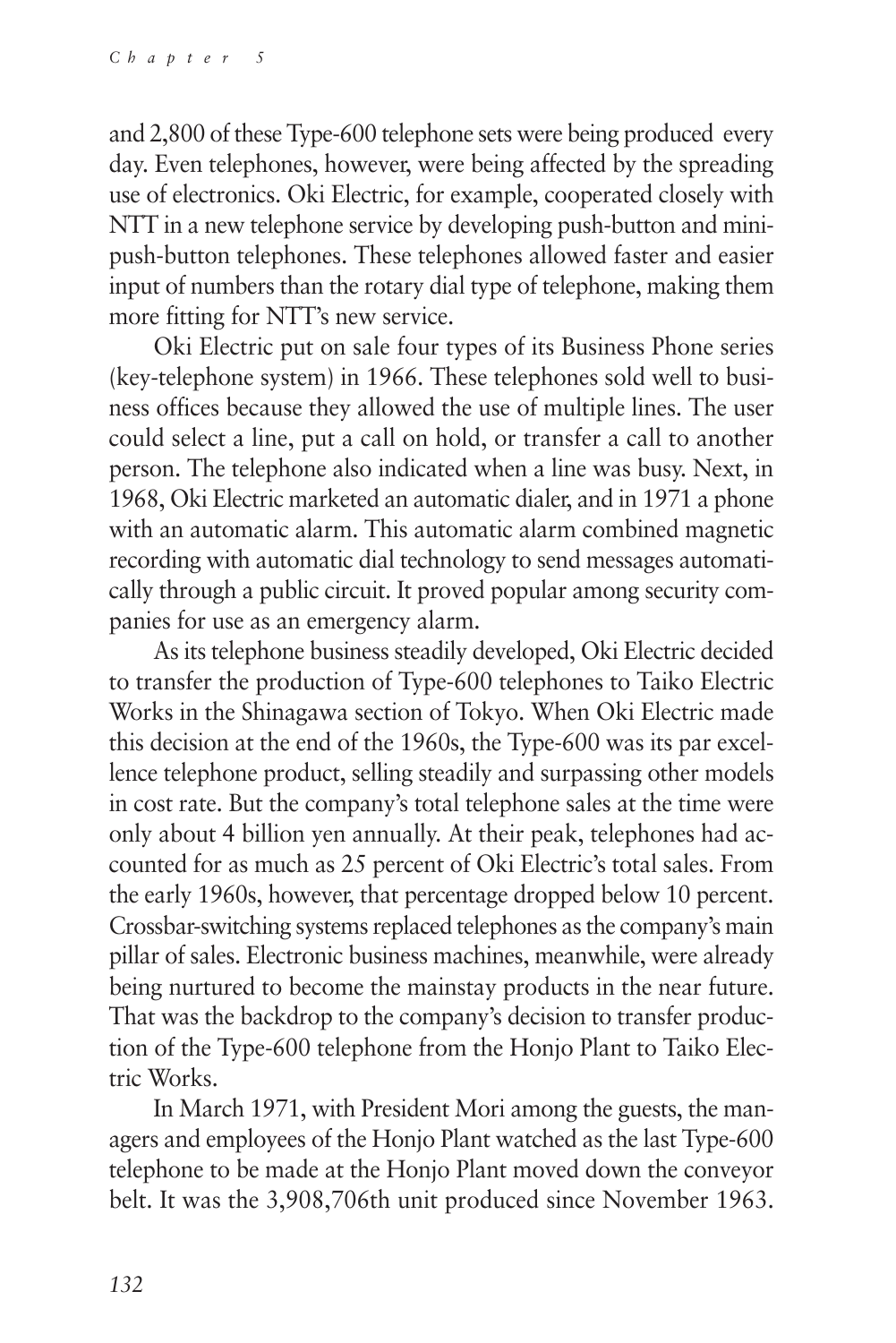Although this was a rather emotional moment, those present knew they had little time to dwell on the past. The crossbar facility in the Honjo Plant was already being expanded to prepare for the assembly of switching equipment, scheduled to begin only six months later, in September.

## **First-generation online banking systems, and development of terminals**

IBM introduced its System/360 in April 1964. This was the first family of computers, with a line of six models from small machines to mainframes. Its OS functions were also improved. As a third-generation computer, the System/360 could be connected directly to data terminals through a communications line. It also allowed online realtime processing of large volumes of information. For these reasons, terminals suddenly became much more important products in the marketplace—and Oki Electric had much experience in producing terminals.

In 1966, Oki Electric developed a teletypewriter that automatically transmitted and received Chinese characters. This machine was well received by newspaper publishing companies for communicating in Japanese. Next, in 1968, the company developed an improved version of the OKITYPER perforation typewriter. The new model had a printing speed of 1,000 characters per minute, double the speed of its predecessor. In the early 1970s, the company also began supplying various I/O devices, such as an online cash dispenser (CD) and an electroprinter in 1971, and a dot printer in 1972. Because Oki Electric offered a wide variety of peripheral equipment in its product lineup, the company's name gradually became synonymous with "terminals." Centered on the financial industry, the company received a steady stream of orders for terminals for online systems.

One of Oki Electric's first large orders for online terminals was for a passenger reservation system, completed in March 1967, for Kinki Nippon Tourist Co., Ltd. Nine months later, in December 1967, the company completed an online system for the Fuji Bank, one of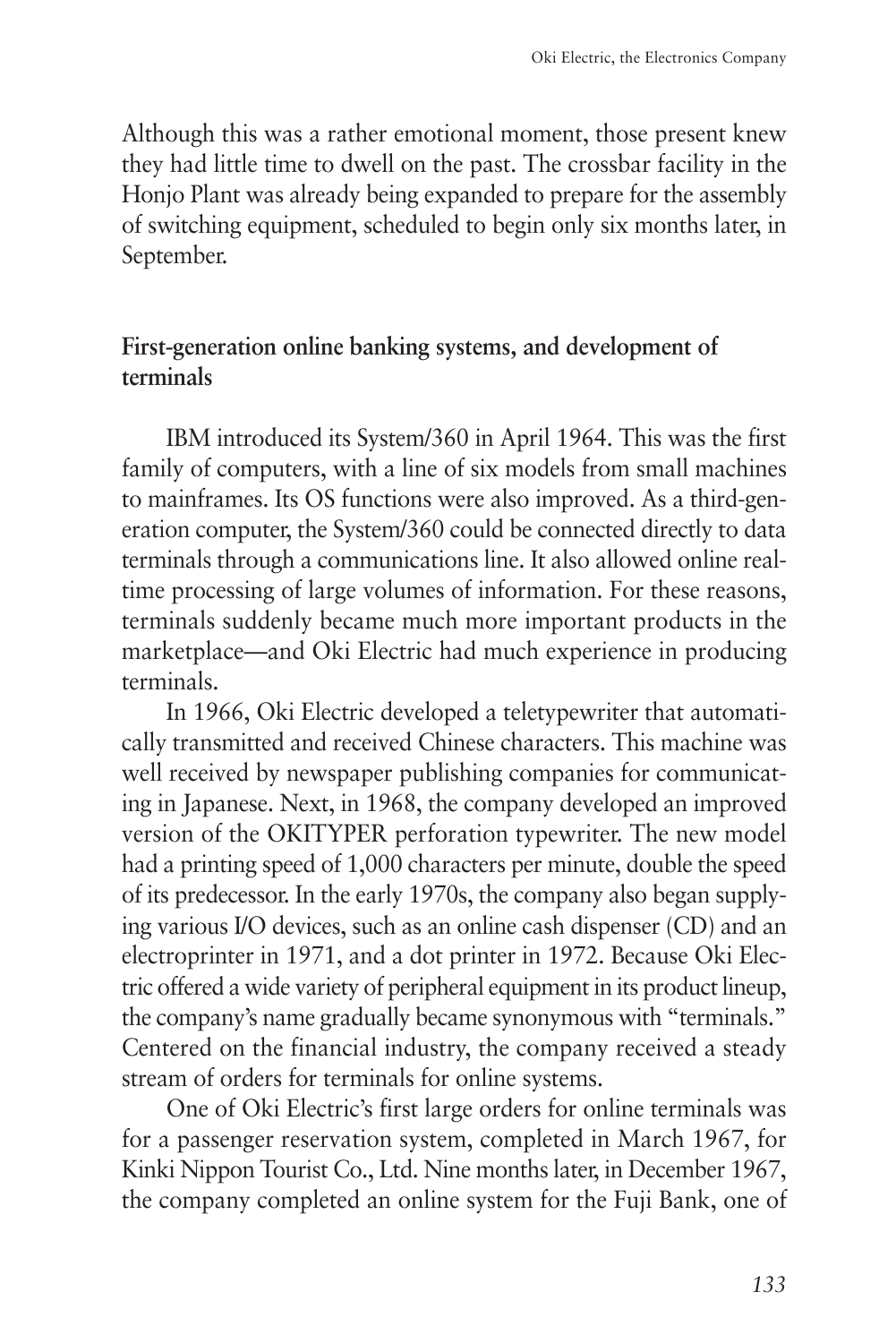Japan's largest city banks. Financial institutions were among the first organizations in Japan to begin rationalizing their administrative operations, and the Fuji Bank was the earliest among Japan's banks to install an online network. The order from the Fuji Bank was also a tremendous opportunity for Oki Electric to gain experience in constructing online networks, and the company expended great efforts on the project. The bank's first requirement was to have its ordinary savings accounts online. Throughout the 1960s, the number of ordinary savings accounts in banks had increased rapidly, and the clerical burden had increased proportionately. For each transaction, a teller had to obtain the customer's ledger card from storage, log the transaction, and then return the ledger card to storage. This clerical work was time consuming, and storage space was swelling.

The Fuji Bank decided in late 1964 to have an online savings account system built based on UNIVAC 418s. At that time, the bank requested Oki Electric to provide the terminals needed for the system. The system began operating in December 1967. In the U.S., the processing of checks was one of the main operations of banks, but in Japanese banks the processing of bank account passbooks was one of the main teller operations. No terminals were thus available in the U.S. for processing the main clerical work in Japanese banks. In developing these special terminals for the Fuji Bank's online system, personnel at the Takasaki Plant of Oki Electric played a central role in working jointly with the bank. Besides the processing speed, emphasis was placed on compactness and precision, i.e., because savings accounts were being handled, mistakes in numbers were unacceptable. In 1964, Oki Electric completed the OKISAVER, its first terminal for online deposits.

The Oki Electric OKISAVER terminal underwent testing at a



*OKISAVER in use at Fuji Bank*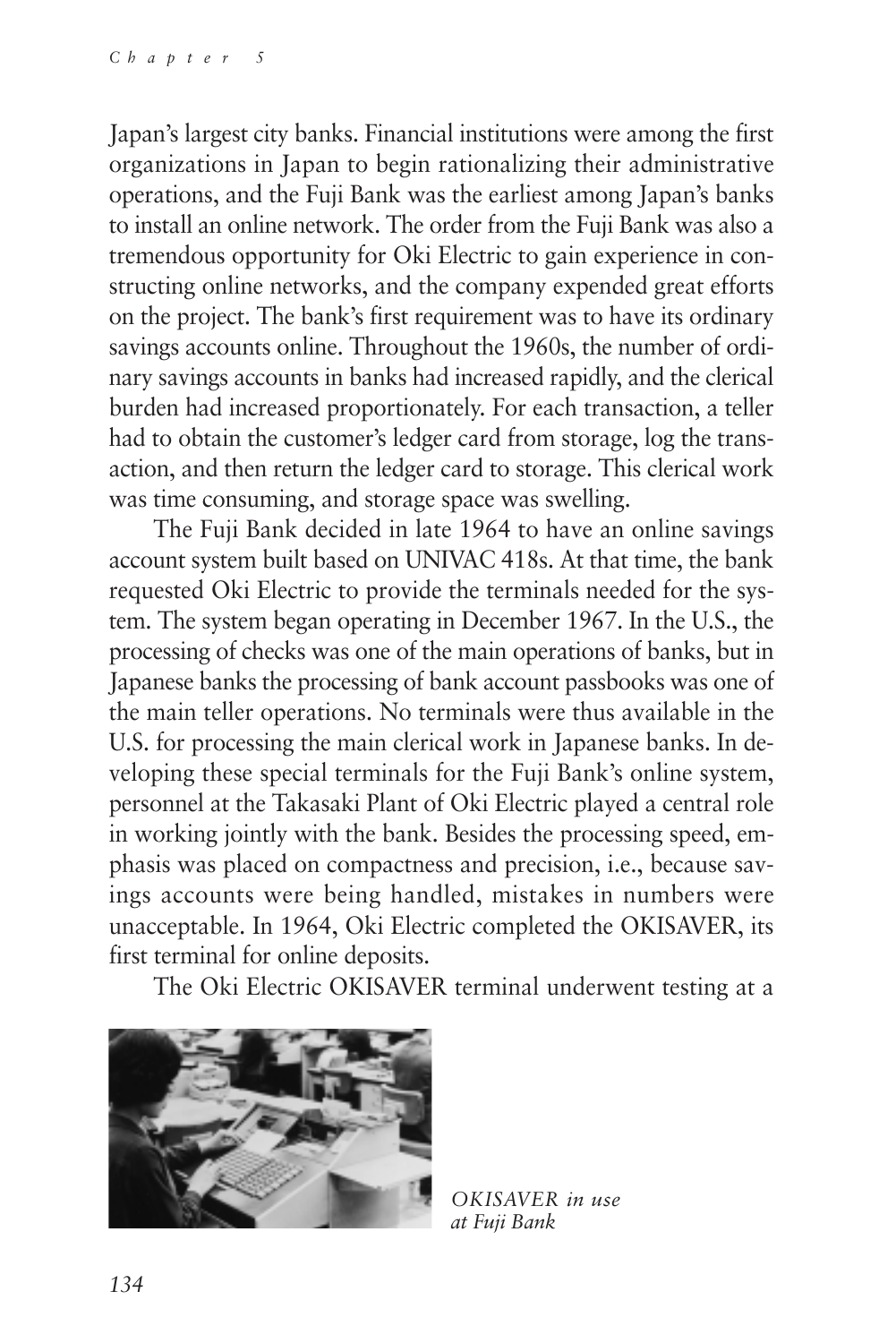Univac Corp. plant in Minneapolis in the U.S. It was the first time for the UNIVAC 418, developed for the military, to be connected to a bank terminal. Representatives from both the Fuji Bank and Oki Electric were present as Univac engineers conducted various tests over and over. The tests proved successful and eventually the first OKISAVER terminals were installed in branches of the Fuji Bank in December 1967 when the bank's online savings account system went into operation.

After experiencing first-hand the beneficial effects of real-time, online processing, the Fuji Bank next decided in 1969 to install an online network to cover all deposits and foreign exchange transactions. It chose the UNIVAC 1108 multiprocessor system as the host computer. The new online system was completed in 1972. Starting with branches in Tokyo and Osaka, it linked over 200 branches throughout the country in a comprehensive online system. Oki Electric provided all the terminals for this network. The success of the Fuji Bank system stimulated other banks and companies in the securities industry to install similar systems, thus promoting the diffusion of online networks. Many of these new online banking systems used the OKISAVER and other Oki Electric terminals.

## **Development of minicomputers**

To avoid direct competition with the OUK series of mainframe computers, Oki Electric's computer division halted the development of mainframes and instead concentrated on developing the ultra-compact OKIMINITAC series. The first model completed was the OKIMINITAC 500, used for preparing invoices. It could be more correctly described as a small, low-priced typewriter fitted with a calculator. It proved to be a popular machine because users could select fractions, number of digits, number of digits to be printed, periods, and commas. In the OKIMINITAC 600, the 500's successor, a computer chip was used, improving performance by increasing the number of digits handled and raising storage capacity. A later model, the OKIMINITAC 2001, was aimed at medium-size and smaller com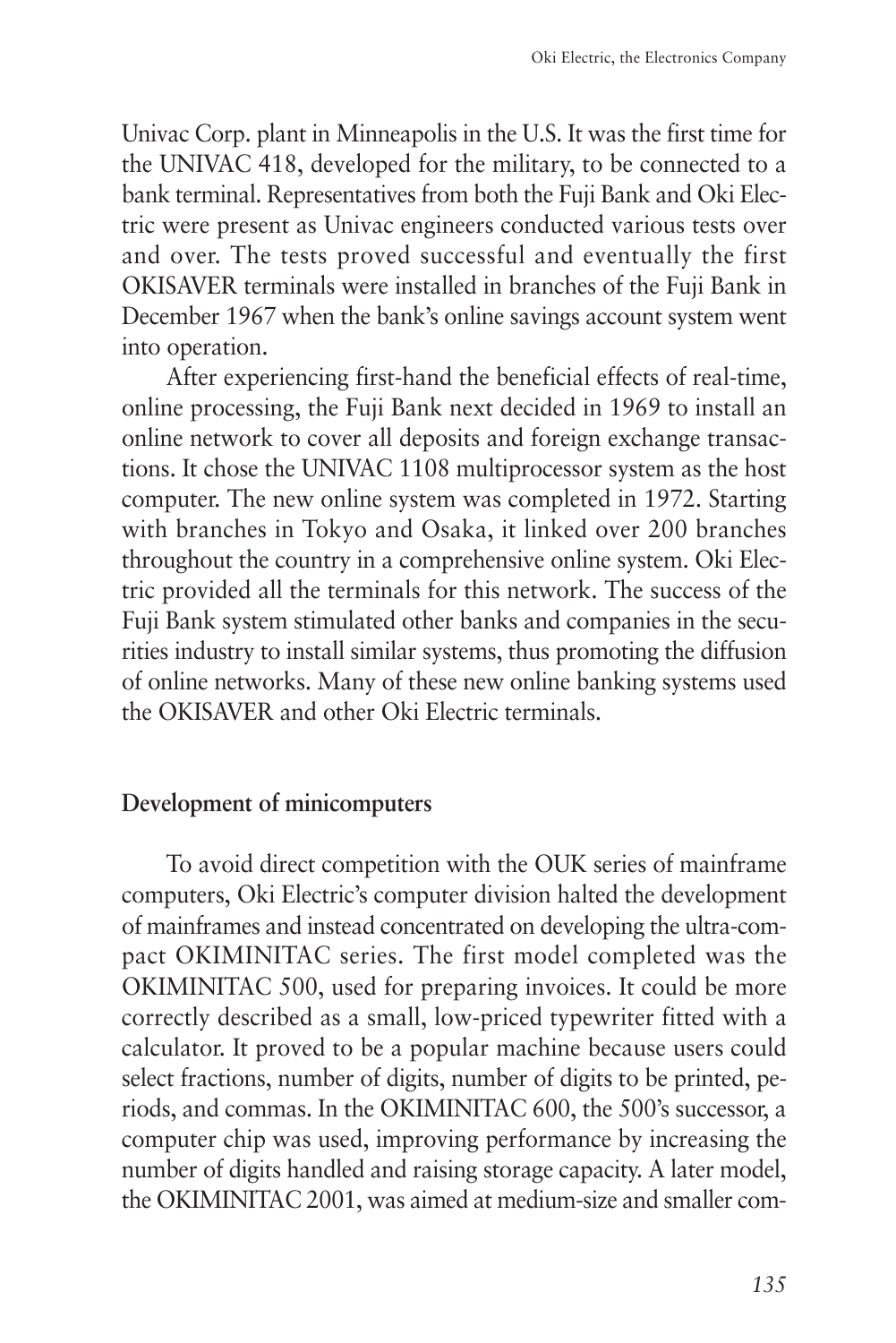panies. It was used for clerical work in offices, such as creating forms and calculating large number totals. Another model, Type 7000, was developed for scientific computing at universities and research laboratories.

Even as Oki Electric produced and sold the ultra-compact OKIMINITAC computers, the computer division began experimental production of the general-purpose OKITAC-8000 from about 1968. IBM had already put on sale in 1964 the System/360 series of general-purpose computers, the first of the so-called third-generation computers, and it was selling well. Oki Electric's engineers moved ahead with their development work while carefully reading the OS manual for the System/360 for reference. From the start, however, the OKITAC-8000 was not being developed for the market; after completion, it was used only inside Oki Electric.

The main aim in trial production of the OKITAC-8000 was improvement of the engineering staff's technical capabilities. Although Oki Electric decided early on not to develop general-purpose computers, it was important to have software development experience. This was important for accumulating technology inside the company, and for the future. It was conceivable that NTT might ask Oki Electric to participate in computer development projects in the future, and the company would then have to demonstrate its technical competence. In April 1969, however, Oki Electric suffered great disappointment when NTT instead chose Fujitsu, NEC, and Hitachi to participate in its DIPS (Dendenkosha Information Processing System) development project.



*OKITAC-4300 minicomputer*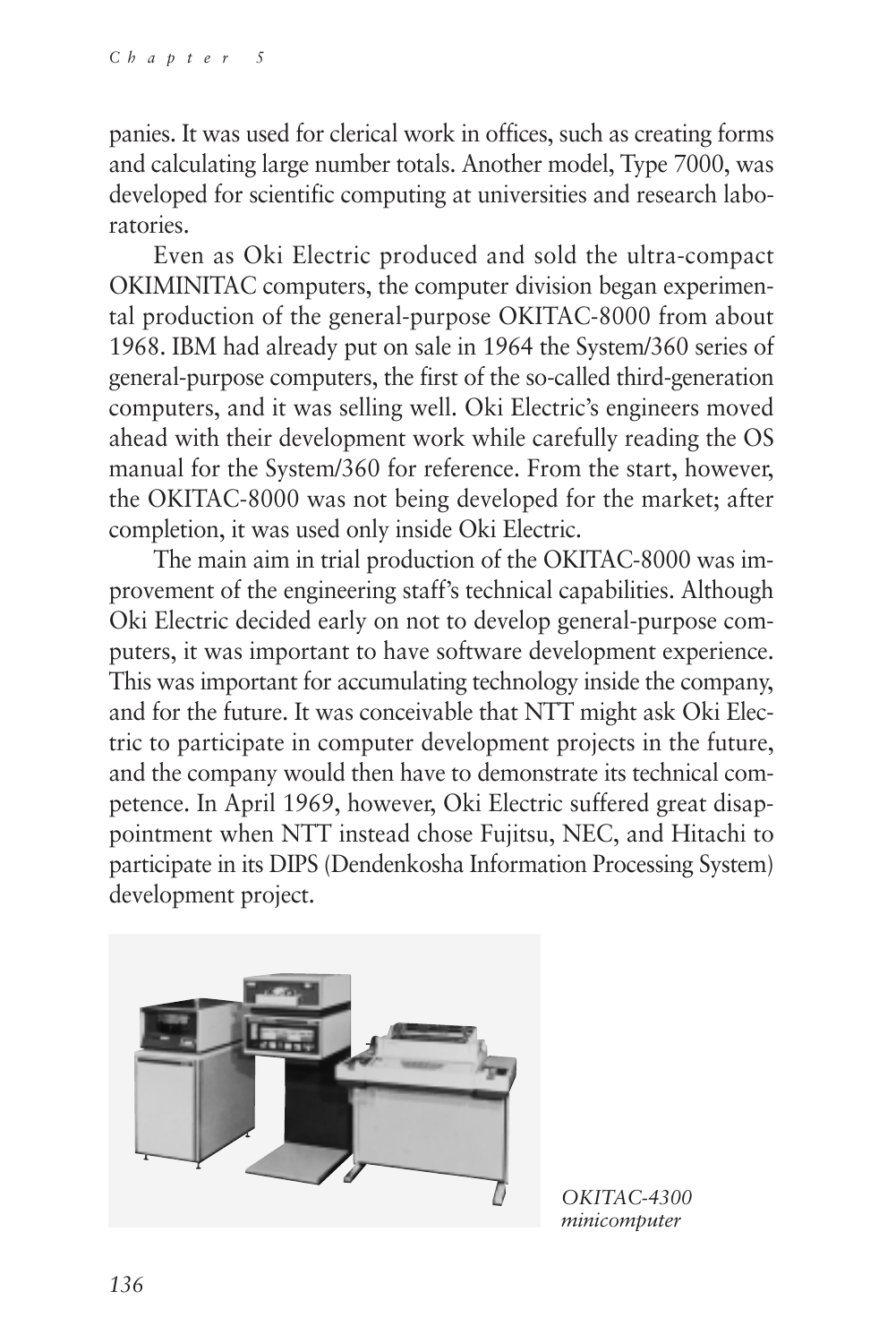The second half of the 1960s saw the first ultra-compact, program-controlled computers go on sale. Fast becoming popular, these machines were affectionately called "minicomputers." Minicomputer systems selling for as little as \$10,000.00 in the U.S. became the subject of much attention. Oki Electric had been following these developments, and decided to enter the minicomputer market. With minicomputers, the thinking was, the company could utilize I/O devices it already had, such as line printers, card readers, and typewriters, as parts of any system it might develop. In July 1969, the OKITAC-4300 was completed. ICs were used in all its circuits, and its computing performance speed was comparable to existing medium-size machines. Not long after going on sale it was being called Japan's \$10,000.00 minicomputer, and it soon became a best seller. In April 1970, the high-end OKITAC-4500 was also put on sale, aimed for use in scientific computing, process control, instrument control, and line control. In those areas it offered a performance on a par with mainframe computers. Large numbers of the 4500 were installed at universities, research centers, and technical high schools.

#### **Software Division established**

In 1970, the same year that IBM Corp. began charging separately for hardware and software, Oki Electric established a Software Division. Until then, the various separate divisions had been writing their own software. The two principal aims of integrating the software operations were: (1) to improve efficiency by concentrating the engineers in a single division; and (2) to raise the overall engineering level of the software. The Software Division was tasked with preparing programs for electronic exchanges and computers, for numerical control machines, and for automation related to in-company design, manufacture, and inspection processes. Design technology for software was highly dependent on the thinking of the designer, required many processes, and was labor intensive. Another major aim in establishing the Software Division, therefore, was to raise productivity.

Although IBM Corp. charged customers separately for its hard-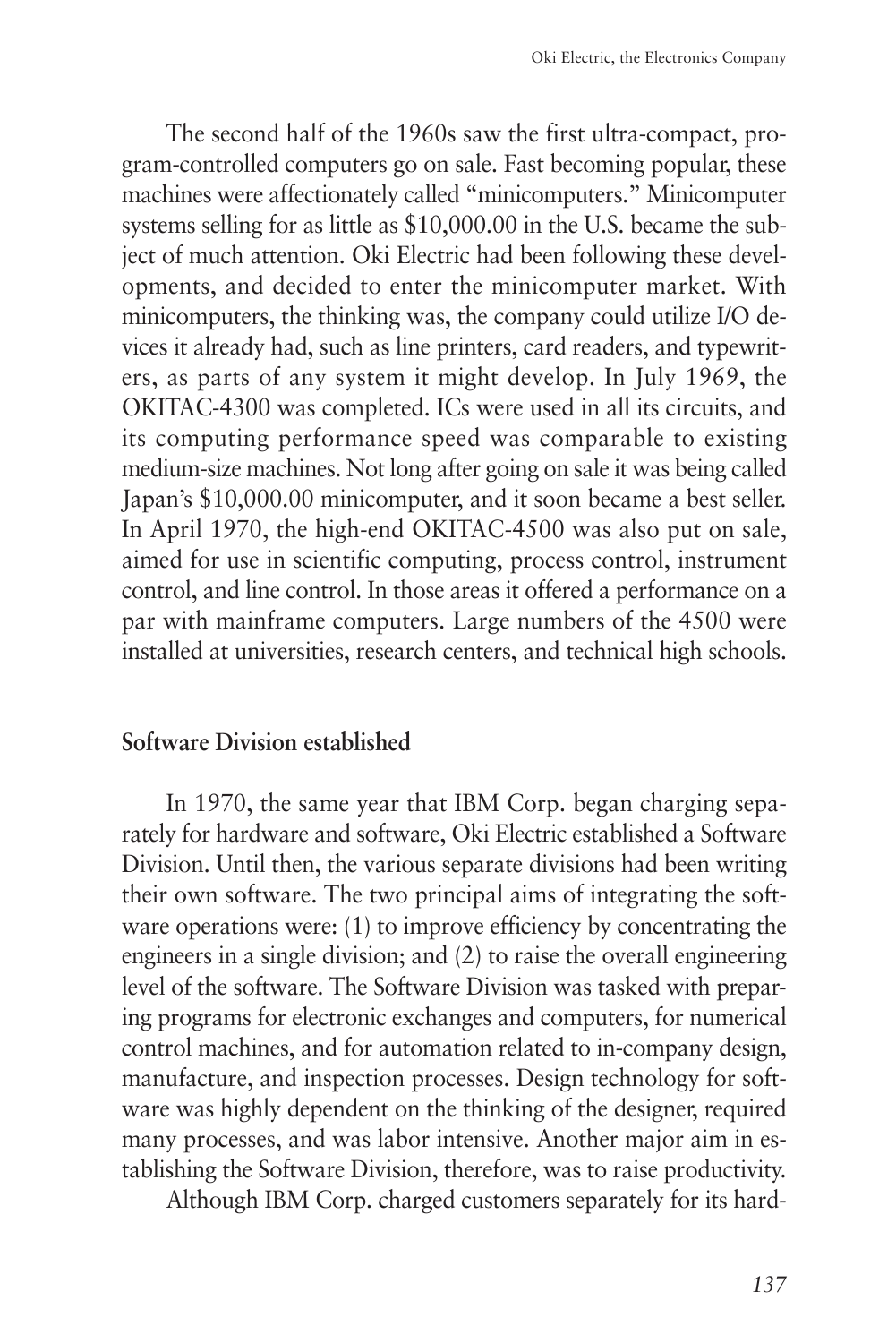ware and software, almost all companies in Japan set market prices for their hardware that included the software. This was because the general level of awareness among Japanese of the value of software was extremely low at the time, and companies figured cost by setting an hourly rate and multiplying it by the number of hours it took to complete work processes. But the cost of software as a part of a system's total cost kept rising, and it was almost entirely for personnel expenses. The prices set on many systems did not allow for retrieving software expenses. This situation could not be ignored, and increasing productivity was thus a most urgent task.

## **Start of IC research**

Jack Kilby of Texas Instruments (TI) in the U.S. invented the integrated circuit (IC), and TI filed for the first patent for it in February 1959. When news of this invention reached Japan, it surprised all concerned persons. In December 1965, convinced that a shift was occurring from transistors to ICs, Oki Electric established an IC Research Section inside its laboratory and research on ICs commenced there. As its first task, the IC Research Section had to develop by 1971 an IC approved by NTT for use in its electronic exchanges. To develop such an IC, micro IC processing technology was required. Through its transistor production, Oki Electric had acquired experience in growing epitaxial crystals, but with ICs it faced new technologies to conquer, such as impurity diffusion, ion implantation, and various wiring processes.

It was decided to use bipolar-type ICs in the electronic exchanges, and the technical staff at Oki Electric was soon immersed in research centered on bipolar ICs. After many false starts and repeated testing, Oki Electric's engineers finally developed a bipolar IC that NTT approved in December 1971, as scheduled. The first of these devices were immediately used in the D10 electronic switching system scheduled for delivery to NTT. They were also used in the Electronic Private Branch Exchange KC300 series. After filling the in-company demand for these ICs, they were then sold to outside customers.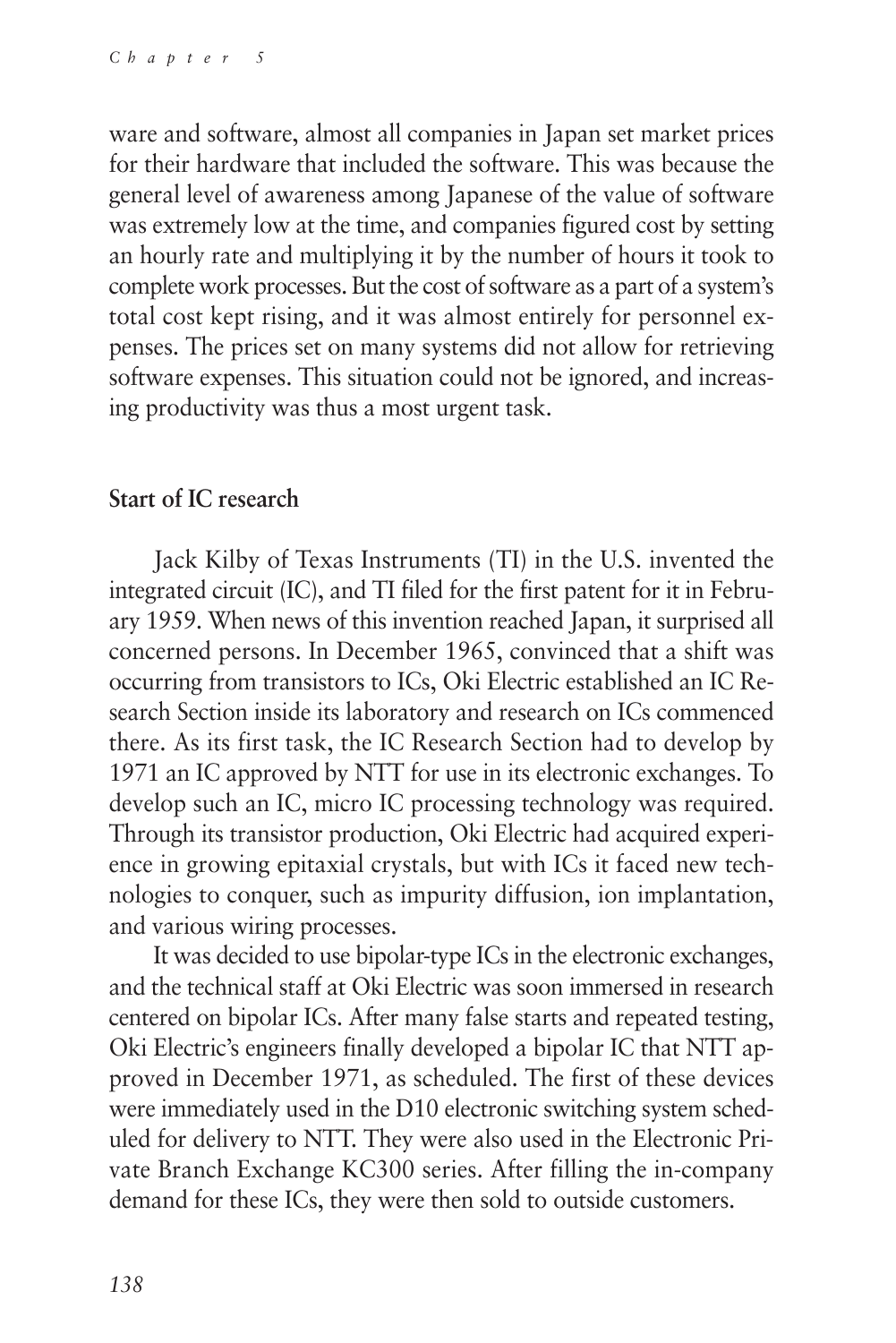# *2. End of High-Level Economic Growth, and First Oil Crisis*

#### **President Masaaki Yamamoto takes office, and first oil crisis**

On August 15, 1971, U.S. President Richard Nixon halted dollar-gold convertibility and announced a 10 percent surcharge on selected imports. These steps sent a shockwave felt around the world. The U.S. economy was in its worst shape since the Great Depression, with inflation increasing due to high government spending (spurred on partly by funding of the Vietnam War), and with the balance of payments in deficit. In that situation, the dollar crisis worsened. To protect the dollar, President Nixon announced an Economic Stabilization Program (ESP), popularly called Nixonomics. Within a few months after that announcement, the currencies of the major industrial nations were floated one after the other. In December 1971, the yen was floated and in a single leap appreciated from 360 yen to 308 yen to the dollar. This appreciation caused an emergency situation. Oki Electric dealt with the situation, first of all, by promoting a thorough rationalization of its operations in the period September 1971 to March 1972. President Mori spoke clearly at that time about the direction in which the company needed to move. "I am convinced there is only one way that we can tide over our company, as a comprehensive electronics manufacturer, in this crisis. We must continue to promote the streamlining of our operations and improve our business structure while we devote ourselves to R&D efforts and to selling our technology."

The Japanese economy maintained its prosperity for a brief spell after President Nixon announced his new economic program. In July 1972, Prime Minister Kakuei Tanaka made public an economic stimulus plan, called the "Plan to remodel the Japanese archipelago," centered on large-scale public spending. Before long, a land speculation boom occurred, consumer prices rose quickly, and the semi-annual business reports of most companies showed profit increases.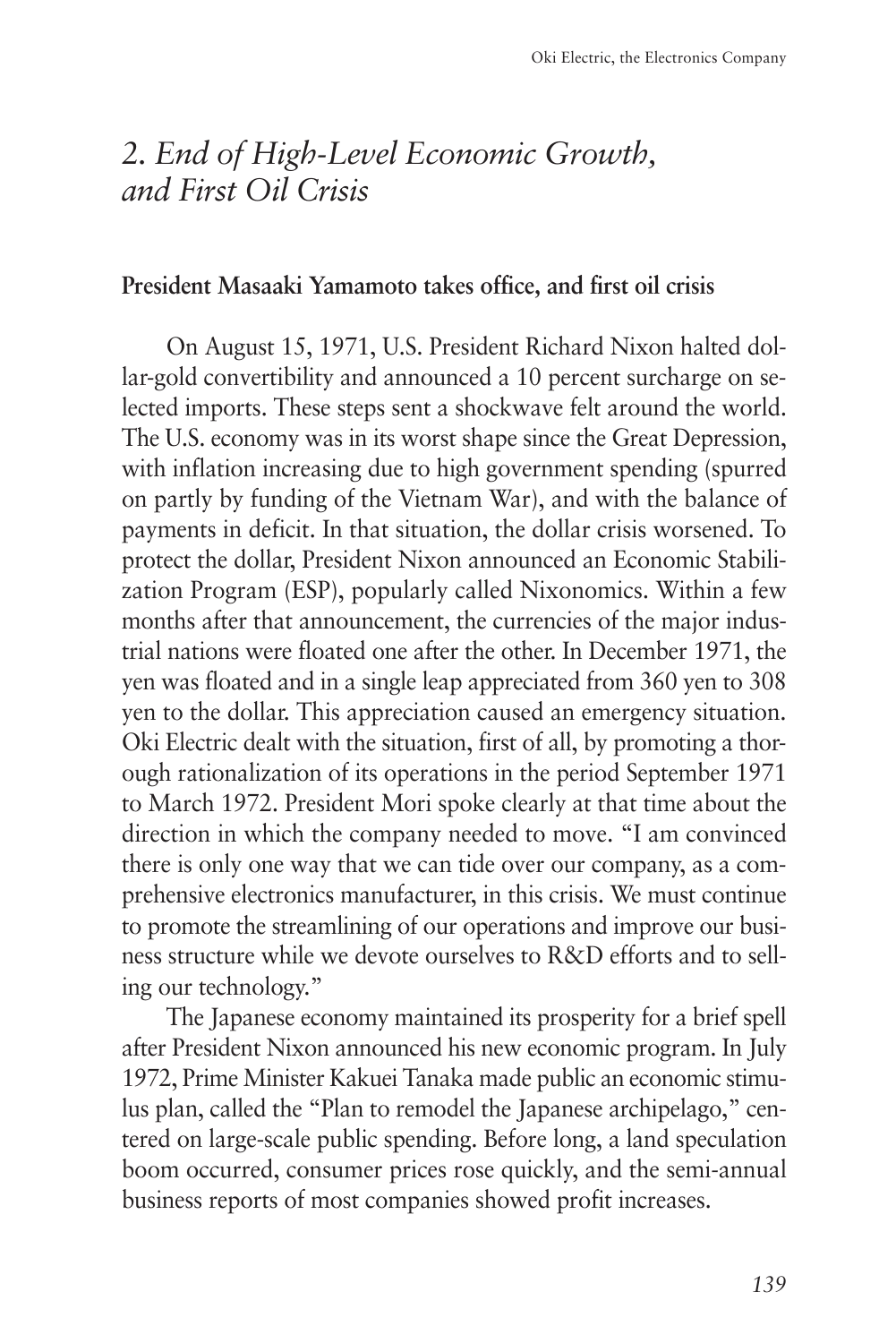In that situation, in November 1972, Vice President Masaaki Yamamoto succeeded President Mori as president. President Yamamoto entered the Yasuda Bank, the forerunner of the Fuji Bank, in 1936. He later joined Oki Electric as a managing director in 1959, and served under President Mori from 1966 as senior managing director and then vice president. At the end of the first fiscal year for management under President Yamamoto, the year ending in March 1974, Oki Electric reported 100 billion yen in net sales for the first time ever. Net sales continued to increase in the fiscal year ending in March 1975, reaching 124 billion yen. The return on total assets, however, hit a peak of 5.6 percent in the fiscal year ending in March 1973, fell slightly to 5.1 percent in the next year, and fell further the following year due to the negative effects of the first oil crisis that started in October 1973.

On the occasion of the Yom Kippur War that broke out in October 1973, the Arab oil producers in the Organization of Petroleum Exporting Countries (OPEC) launched an oil boycott and announced drastic increases in crude oil prices. Around the world, the switch from coal to oil as the prime energy source had continued to progress throughout the 1960s. The sharp increase in crude oil prices thus dealt a severe blow to the world economy and brought with it a round of inflation. The negative effect on Japan's economy, dependent on oil for nearly 80 percent of its primary energy, was tremendous. OPEC raised crude prices twice—in October 1973, and January 1974 causing them to skyrocket to nearly four times the level they had been at prior to the oil crisis. Japan's economy in 1974 recorded its first negative growth since 1945, and its international balance of payments fell heavily into deficit.

From the fall of 1973, the Japanese government introduced measures to reduce by 10 percent the supply of electric power and oil for 11 types of businesses. At the same time, the government requested drivers to conserve energy by using their cars less, and asked businesses to halt the use of neon signs and to reduce television broadcasting time. Consumers, however, anxious about oil supplies running out, rushed to supermarkets and other retail stores and began hoarding items such as detergents, laundry soap, and other petrochemical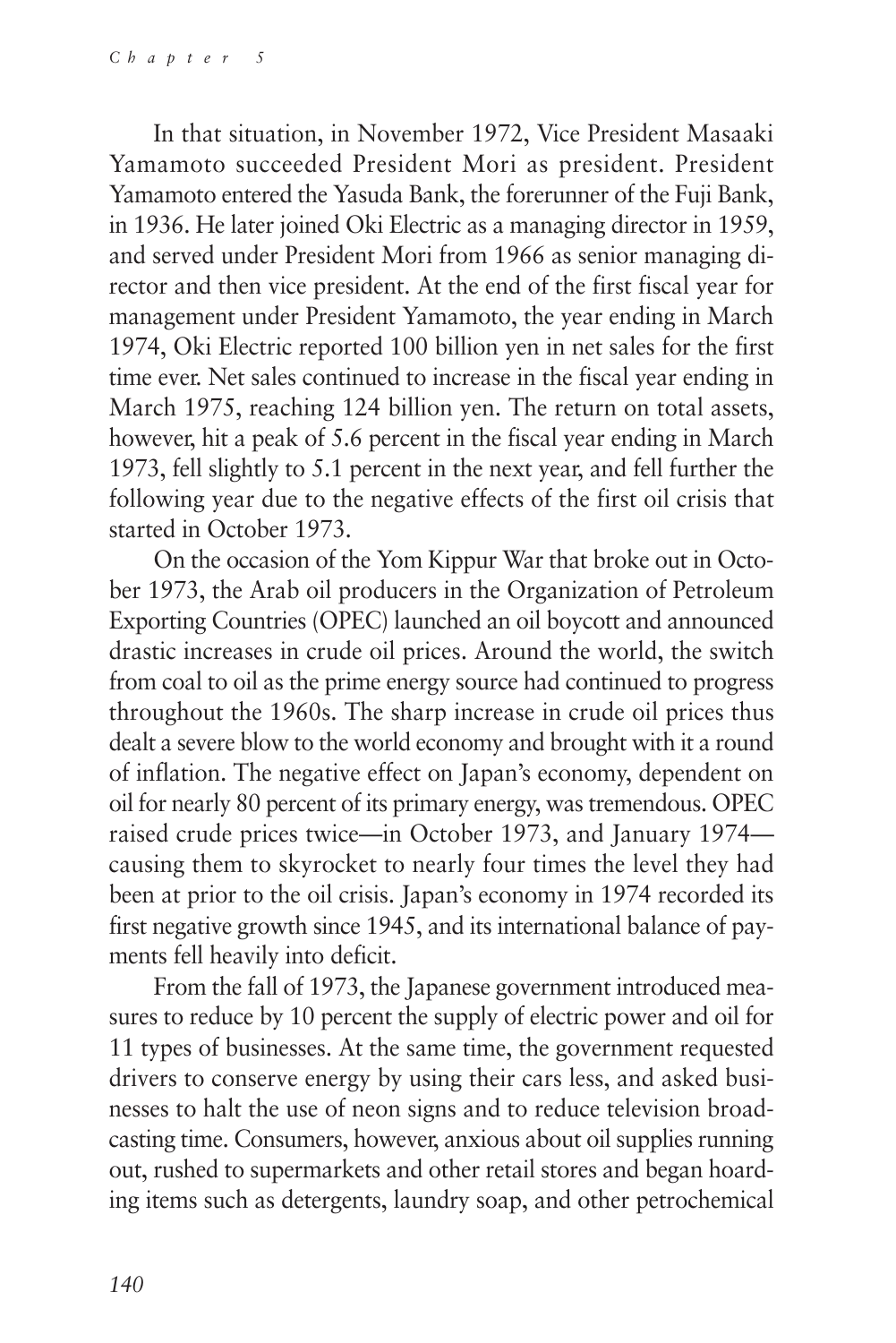

*Masaaki Yamamoto*

products, and paper products such as toilet paper. Wholesale and consumer prices both recorded annual increases of 20 percent or more, called "frenzied increases" at the time. The situation was so critical that in March 1974 the government froze the prices of daily necessities. Corporate profits, meanwhile, began rapidly deteriorating from the spring of 1974. Several developments weighed especially heavily on corporate management. The Bank of Japan raised the official discount rate drastically, for example, and the interest rate on loans became a heavy burden. Also, the average annual wage increase was a tremendous 33 percent up from the previous year, the highest rate of increase in the postwar period. The first oil crisis effectively ended the period of high-level economic growth.

#### **Development of electronic products for data communications**

In the early 1970s, financial institutions began to plan their second-generation online systems. In 1972, around the time that the Fuji Bank completed its comprehensive online system, it asked Oki Electric to participate in building its second-generation online banking system by developing a new terminal system. The bank wanted a system that could manage the increased volume of administrative work and handle the complete range of bank operations, from deposits and exchange to loans and foreign exchange business. In 1973, in response to the bank's request, Oki Electric completed the OKITAC-1300 terminal. Using this terminal, the Fuji Bank's new online system, covering all operations, was up and running in February 1978.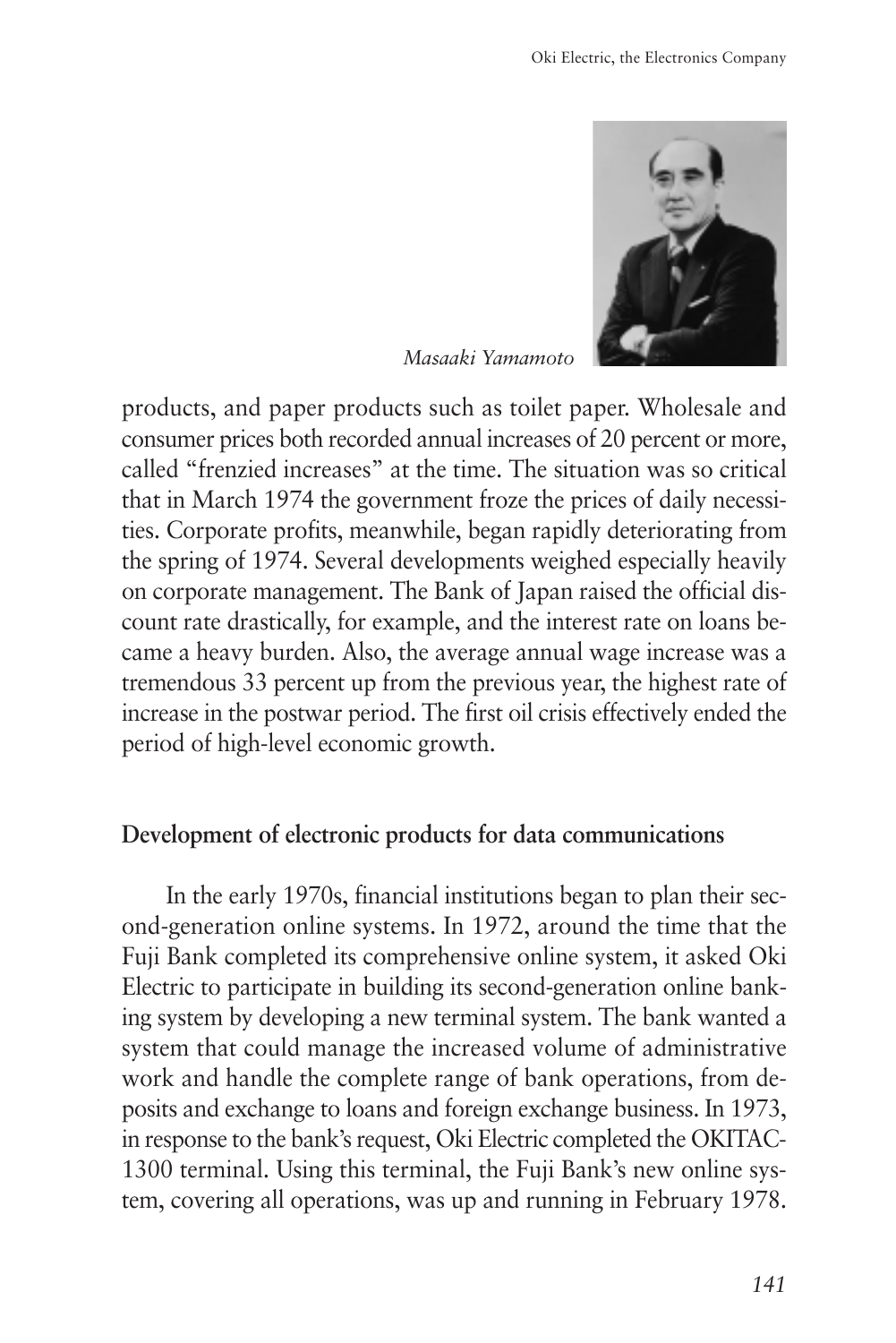Despite the volume of bookkeeping entries having increased by 35 percent between the first- and second-generation online systems, the increase in clerical personnel increased by only 3 percent. Overtime work also decreased. Oki Electric next developed the OKITAC-1200 terminal system for medium-size and smaller financial institutions. It likewise earned a good reputation.

Other business areas Oki Electric promoted around this time were the development and sale of cash dispensers (CDs), automatic depositors (ADs), and automated teller machines (ATMs). The company delivered online CDs to the Fuji Bank in September 1971, and in 1974 its cumulative sales of CDs reached 2,000 units. At the end of the 1970s, Oki Electric's share of the CD market was about 25 percent of the total, top in the industry.

Progress was being made, meanwhile, in developing communications equipment with integrated electronic automatic exchange and information functions. The first electronic switching system for the private sector was the KC300, installed in the Fuji Bank Business Center in April 1974. It was a medium-capacity exchange with a stored program control system, and it required only 10 to 20 percent of the space needed for the earlier crossbar-switching system. The KC300 included service functions such as specific interruption calls, pick-up, and automatic call forwarding. The next exchange developed after the KC300 was the standard KC310. In April 1975, operations began at the Honjo Plant exclusively producing electronic switching systems. In 1977, both the KC100 and KC200 were put on sale. This series became quite popular, called simply the "Oki Electric KC series."

Based on its experience with the KC series, Oki Electric next developed the multi-function electronic switching system OMNIPAX. This was an original system developed using technology from EPBX and equipment already widely used in Oki Electric terminals, such as I/O devices, modems, and carrier equipment. The OMNIPAX made it possible to construct leased line networks connecting telephones, facsimiles, and data communications inside companies. Unveiled at the Oki Data Communications Equipment Exhibit in 1976, the OMNIPAX attracted the attention of users concerned about cost sav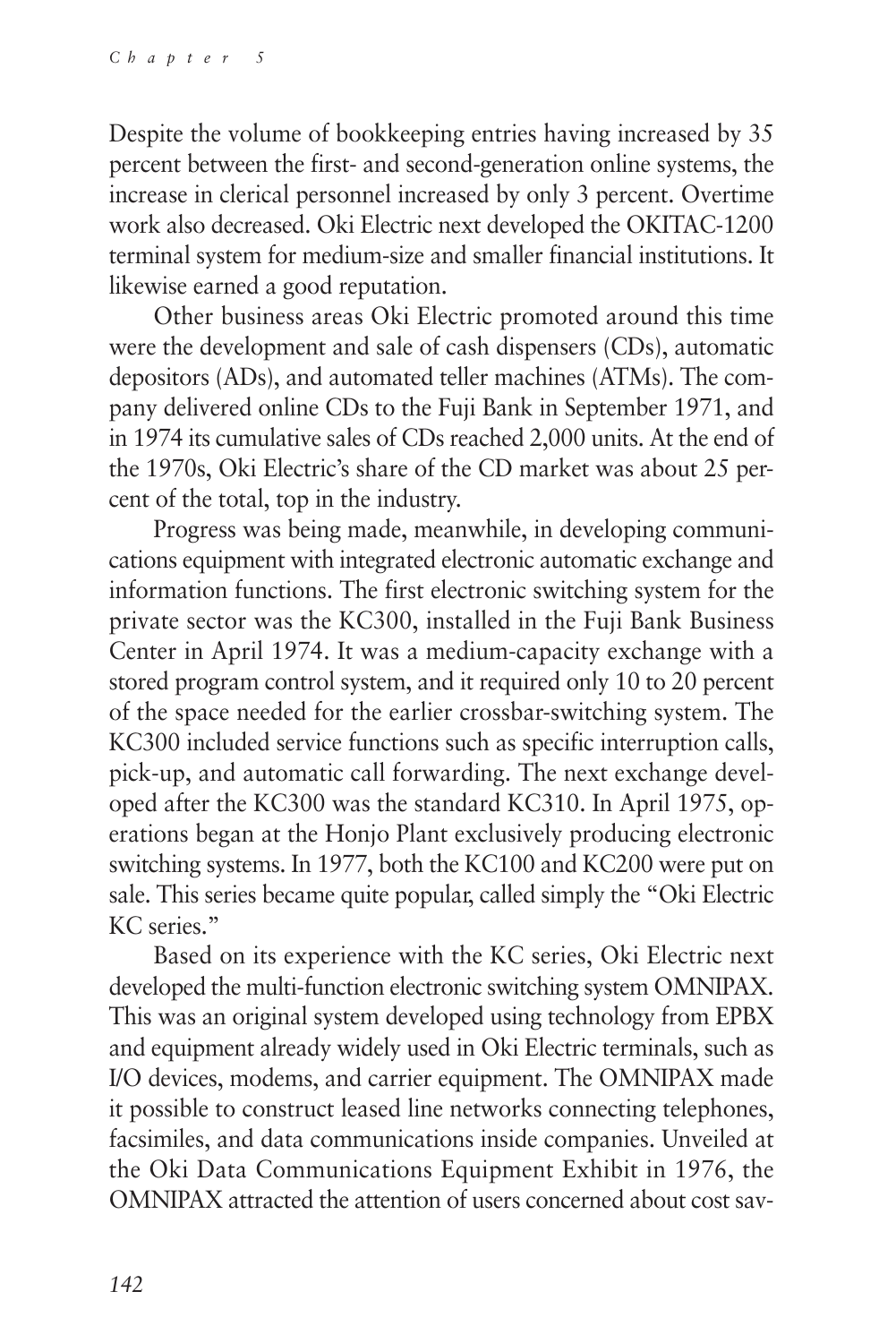ings and rationalization measures, in the backdrop of the long-term recession following the first oil crisis. As a link in rationalization measures, most companies were thinking about ways to save on communications expenses and reduce personnel expenses by using fewer operators. The OMNIPAX system was especially effective when used in a leased line network, because telephone charges were much less than if public circuits were used.

Demand for a new type of telecommunications terminal equipment, the facsimile, emerged around this time. The stimulus for widespread use of facsimiles was the revision of the Public Telecommunications Law that opened telecommunications lines and allowed the connection of terminal units such as facsimile machines. Oki Electric's thermal-type facsimile also stimulated demand. A newspaper publisher who visited the Oki Data Communications Equipment Exhibit in November 1972, the same month that telecommunications lines were opened to terminal units, became quite interested in the print head of a thermal printer on display. The publisher later requested Oki Electric to develop a thermal-type facsimile machine. This request became the incentive for Oki Electric to develop a facsimile machine utilizing a thermal head. Compared to other types of facsimile machines, the thermal type had four main advantages: (1) operating costs were low, and the cost of journal paper was one-third to one-quarter that used in electrostatic systems; (2) little maintenance was required, and no special operations were necessary except changing the paper; (3) the printing mechanism was simple, the machine was compact and light, and the price was reasonable; and (4) there was less acoustic noise, and no emission of electric noise.

When Oki Electric delivered the first of these thermal facsimiles in October 1973 its engineers had already begun developing the OKIFAX 600, put on sale in September 1974, for use with general telephone circuits. The next facsimile the company developed was the digital OKIFAX 7100, put on sale in May 1976. Oki Electric thus entered the facsimile market with a thermal-type machine, a machine that at the time had unsurpassed high growth potential. Other telecommunications manufacturers also entered the market, of course, as did companies from the business machine and consumer electron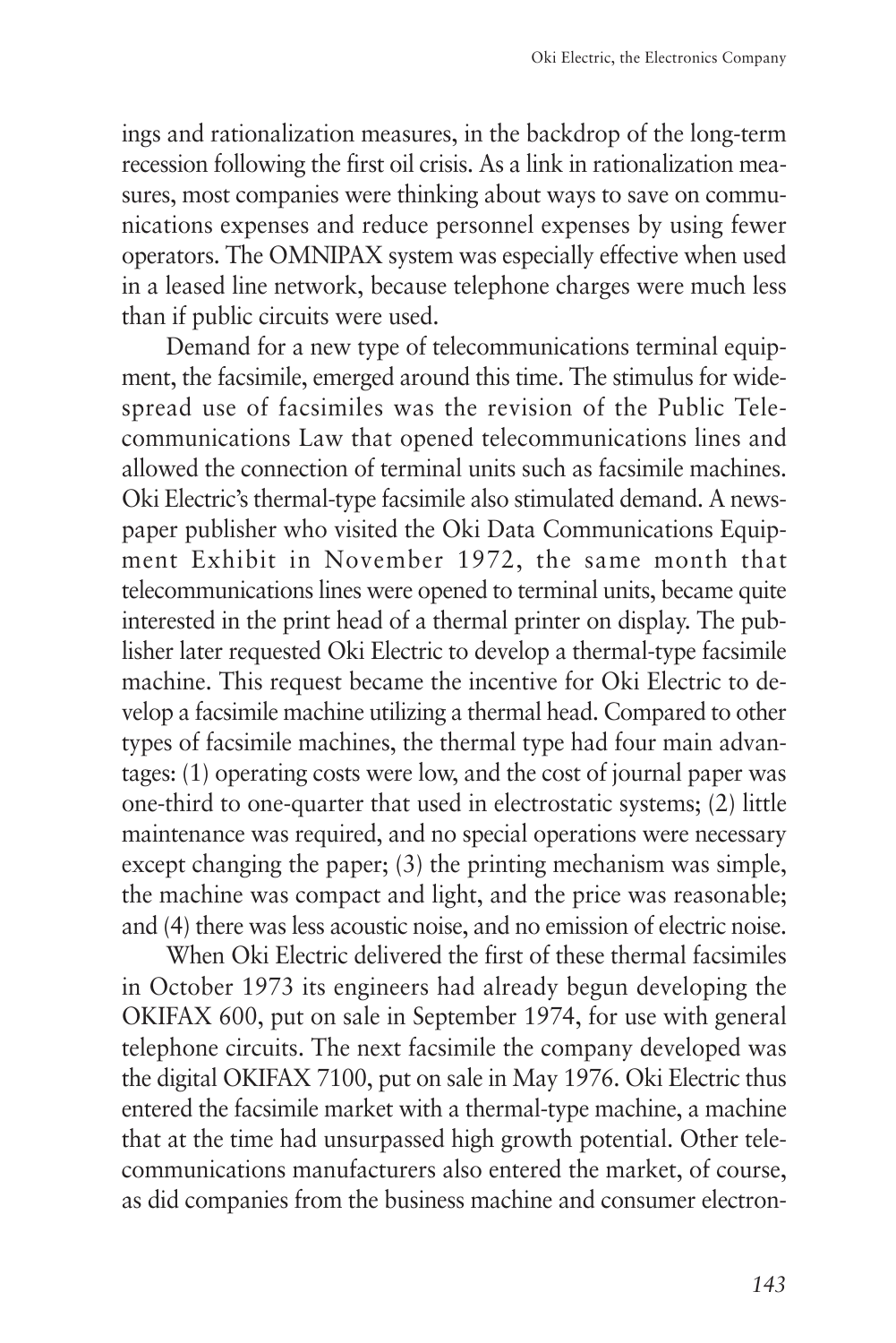ics industries. In all, about 20 Japanese companies alone competed intensely in the domestic market. Two advantages of Oki Electric's thermal-type facsimile that allowed it to win out in the fierce competition were its ease of use and low operating costs. The thermal-type machine soon became the de facto standard facsimile around the world, and other Japanese facsimile manufacturers also began producing them.

### **Expansion of foreign markets**

At the beginning of the 1970s, Oki Electric's main exports were telecommunications systems to countries in the Middle East. The dollar income of the oil producers in that region had rapidly increased and those countries began all-out programs to build telecommunications networks. In July 1973, Oki Electric won an order worth 5.7 billion yen for construction of a national microwave network to transmit television signals and television electric waves between Baghdad and other major cities in Iraq. Next, in 1974, Oki Electric built an international microwave circuit that extended from Iraq to Syria and Kuwait, and also built related switching centers. In 1977, another order from Iraq was received for building seven crossbar central exchange offices and 58,000 circuits. Oki Electric won the confidence of the Iraqi government by not only providing the construction work for these projects but also by offering detailed services such as the training of technical personnel and advice on how to draft plans for building a telecommunications network. By 1978, Oki Electric had become the top supplier of telecommunications systems in Iraq, winning contracts worth a total of 30 billion yen.

Based on its experience with the projects in Iraq, Oki Electric won out over U.S. and European manufacturers in bids for building telecommunications networks in other countries in the Middle East. In February 1976, for example, the company received an order from Kuwait for two completely electronic telex exchanges, one of the largest-scale projects in the Middle East around that time. Oki Electric also won a contract in 1978 from the United Arab Emirates for key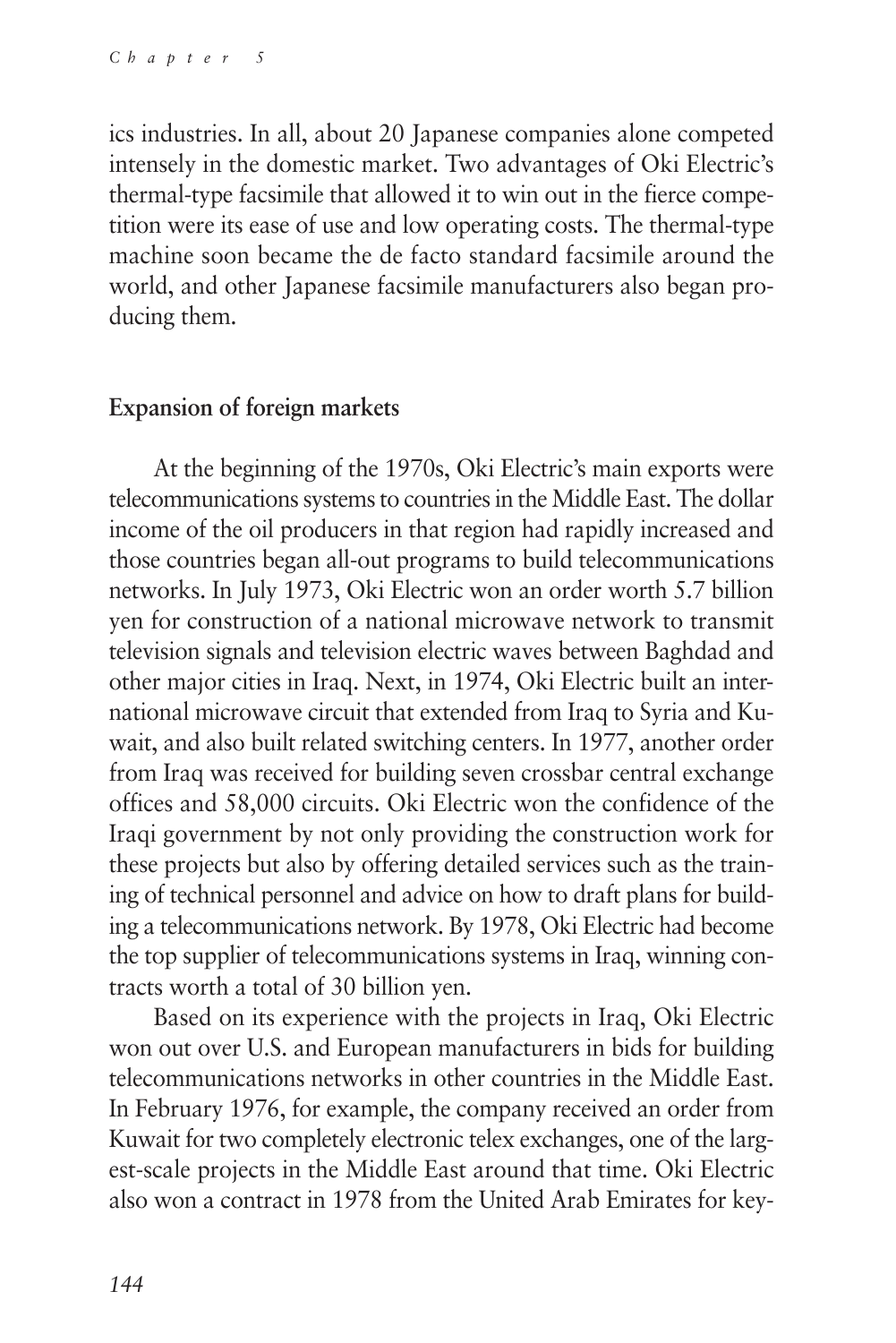telephones and PBXs, and not long afterward contracted to build a microwave network in Nigeria. Besides the brisk business from countries in the Middle East, exports of telecommunications systems to Central and South American countries also picked up steadily. All in all, Oki Electric earned an excellent reputation in overseas countries for performing quality work. The export of telecommunications systems, however, required much time and many personnel. In addition, overseas contracts were always accompanied by foreign exchange risk. In that context, the company began studying the export of single products for which a mass-production effect might be expected.

The first success in exporting single products was line printers exported to Europe at the end of 1977. The original line printer, the DP100, adopted a wire dotted system. It was developed as a peripheral for medium-size and smaller computers, or as a printer used with terminals. Oki Data Corporation (ODC; today's ODA), a Japan-U.S. joint venture established in New York in December 1972, developed the DP100. The printer mechanism was exported to ODC from Oki Electric in Japan, and ODC then assembled the printer by using control circuit parts procured in the U.S. Initially, the DP100 was sold only in the U.S. Compared to similar printers made in the U.S., the DP100 used new technology in its printing mechanism, and it soon won a fine reputation as a solid, durable workhorse giving dependable service. Sales in the U.S. steadily increased to about 3,000 units a year. These favorable sales gave Oki Electric additional confidence and the company decided to start exporting printers to Europe. Agency



*DP100 dot printer*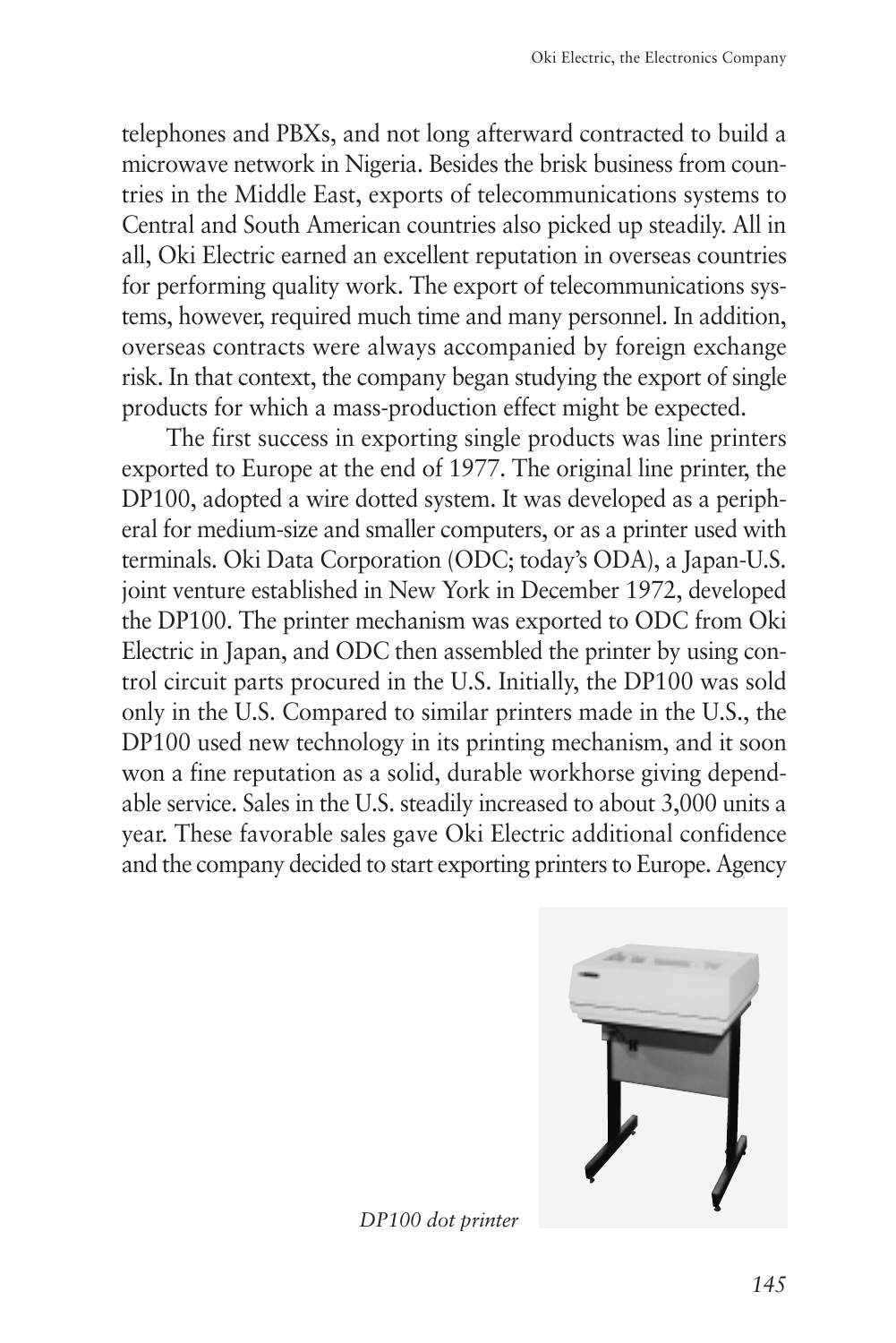contracts were signed with sales agents in 10 countries—Belgium, Denmark, France, Italy, the Netherlands, Norway, Sweden, Switzerland, the U.K., and West Germany—and exports quickly increased to over 1,000 units a year.

These were the first exports of completely built-up printers to countries in Europe. Realizing that the export of single products to overseas markets could be profitable, Oki Electric next developed the dot matrix printer type MT100 teleprinter with microprocessor control and exported it to countries in Southeast Asia and the Middle East. This printer contributed to the improved reputation overseas of products carrying the Oki Electric brand.

#### **From industrialization of ICs to independent VLSI development**

While tackling the development of bipolar ICs, Oki Electric's research staff also began studying metal oxide semiconductor (MOS) ICs. The company's first production of MOS ICs began in April 1967. That product received NTT approval in 1969, ahead of the company's bipolar ICs. Subsequent sales of MOS ICs were gradually expanded mainly for use with terminal units. Next, Oki Electric researchers succeeded in developing complementary MOS (CMOS) ICs. The original stimulus for developing CMOS ICs came in 1968 when a watch manufacturer approached Oki Electric and requested an IC that would operate from a 1.5V battery. Unfortunately, such an IC could not be fabricated with the technology available at the time. Not too much later, though, Oki Electric's research staff was able to develop a CMOS IC that would operate from a 1.5V battery. In 1972, Fuji Photo Op-



*Custom-designed ICs for watches*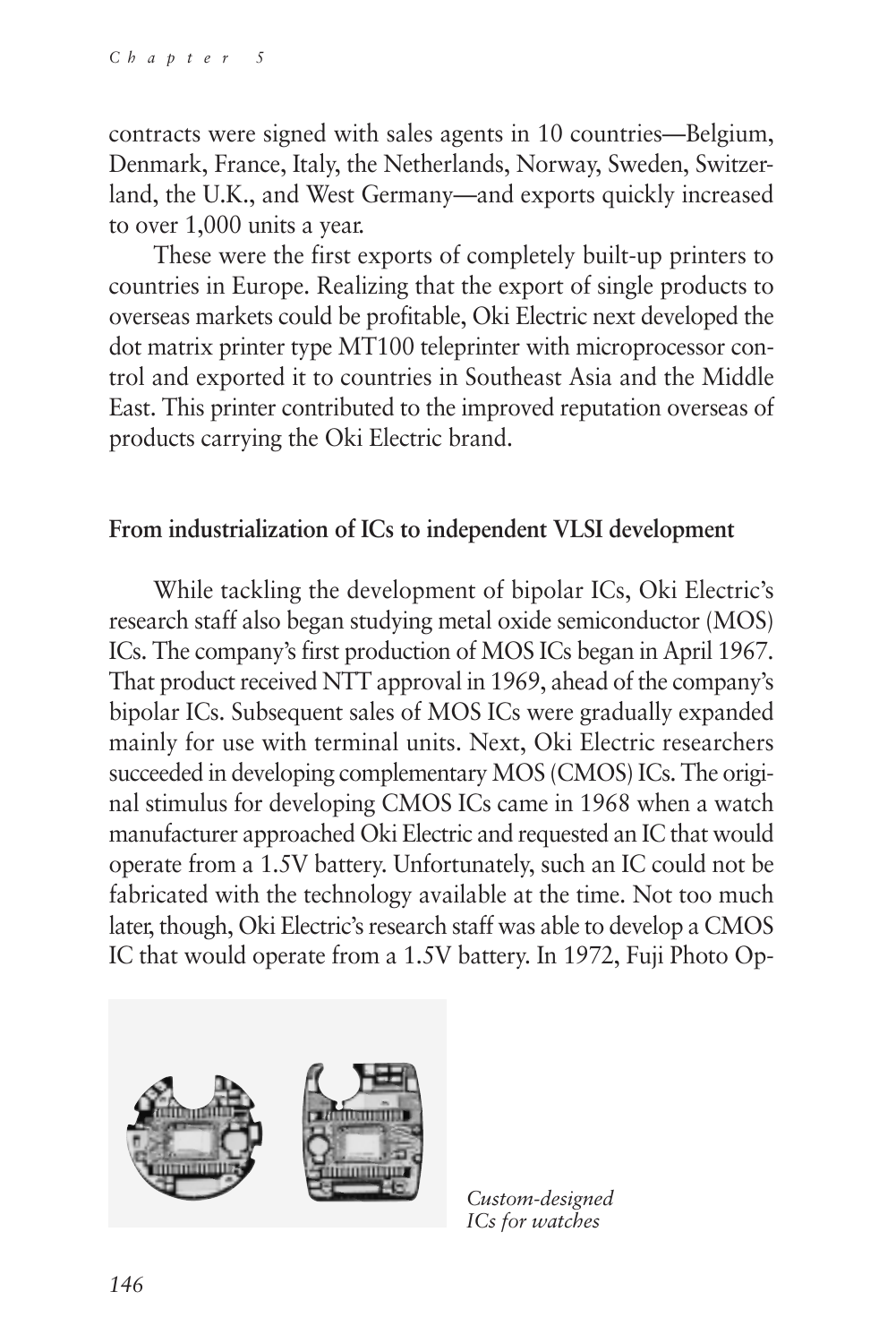tical Co., Ltd., approached Oki Electric and said it wanted to switch to electronics and use an IC for the exposure meter in one of its cameras. The company responded to this request, and in the fall of 1972 marketed a camera equipped with this new IC. It was also displayed at the Photokina camera show in West Germany and won a prestigious award. This IC was the first instance of a custom-designed CMOS IC developed to a customer's specifications. After this success, a flood of similar orders came from other leading camera manufacturers.

The watch industry supported the subsequent growth of Oki Electric's CMOS business. It took a year for the company to develop a CMOS for Casio Computer Co., Ltd., for use in watches, and afterward it became the world's first company to mass-produce ICs for digital watches with liquid crystal displays (LCD). Hearing about the success of Casio, other watchmakers, such as Seiko Corp., Omega SA, and Timex Corp., successively ordered IC products from Oki Electric. The company watched the situation closely and judged that it could compete sufficiently by mass-producing original multi-functional products. It thus decided to upgrade the production facilities at its Hachioji Plant, doubling output capacity of CMOS ICs from 50,000 units to 100,000 units per month. This move secured it the status of top manufacturer of ICs for watches. After ICs for cameras and watches, a rush of orders was received for CMOS ICs for use in transceivers. The main stimulus for this was the use of citizen band (CB) transceivers by truck operators in the U.S. Exports from Japan to the U.S. increased rapidly from 4.5 million units in the fiscal year ending in March 1976 to over 10 million units the following year.

Around this same time, Oki Electric added products to its lineup that applied optoelectronics technology. The company had begun research into light emitting diodes (LED) in 1966. In 1968, an LED using gallium arsenide was applied in an optical mark reader (OMR) that the Ministry of Labor used in a computerized job-search system, the first instance of LED technology being applied for commercial use in Japan in a large-scale system. Once into the 1970s, Oki Electric developed a series of optoelectronic products. It began the mass production of red LEDs in 1971, for example, for products such as those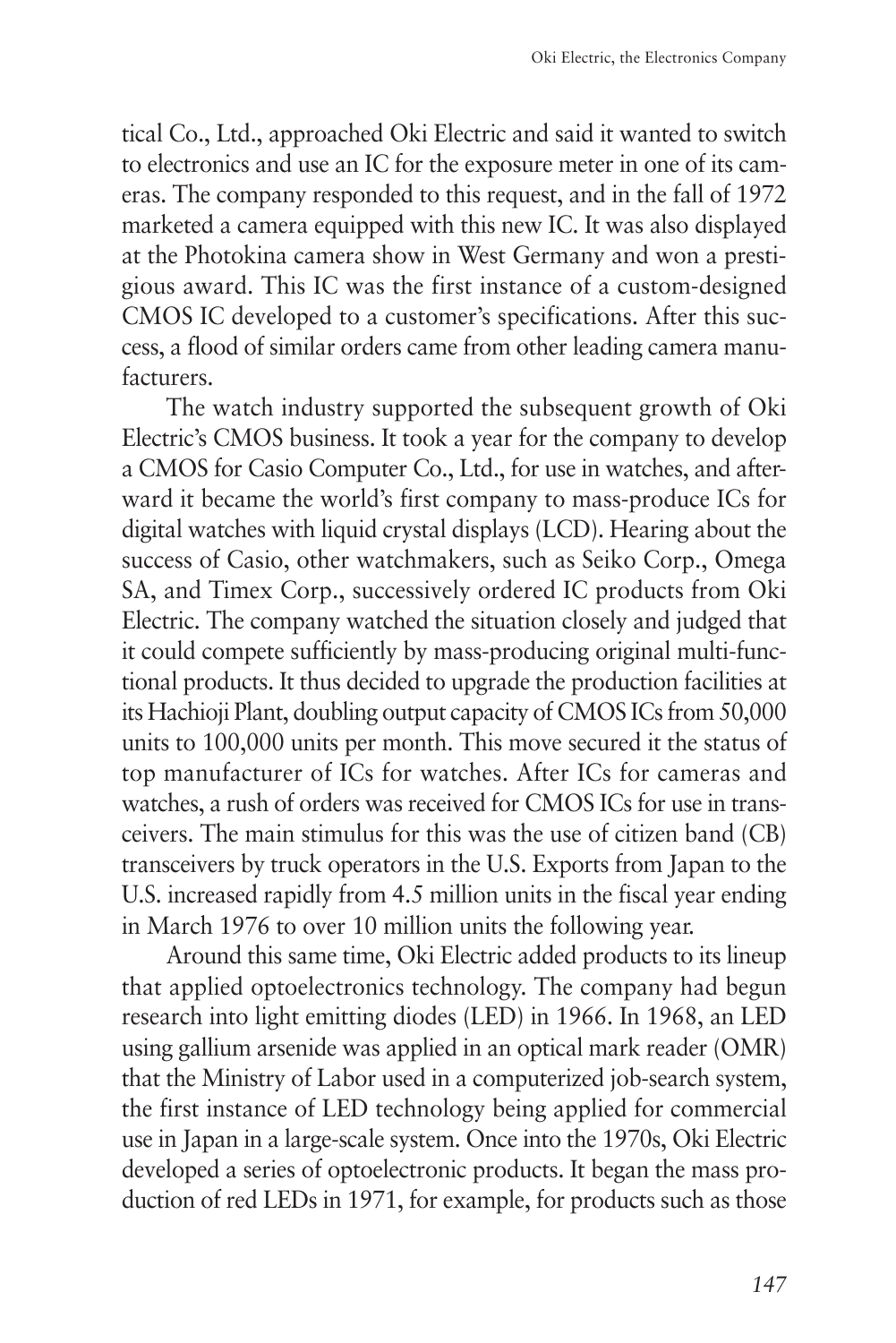used in the indicator lights of NTT's Home Telephone series. The company also marketed a gallium arsenide phosphorous LED in 1972, used widely for indicators in aircraft, cameras, watches, and calculators. In 1973, for the first time in the domestic market, Oki Electric offered LEDs in a color series of red, green, and yellow.

The progress made in IC technology led Oki Electric directly into the development of VLSI (very large-scale integration). The direct stimulus was Oki Electric not having been able to participate in a Ministry of International Trade and Industry VLSI project. When that happened, Oki Electric could not stand idly by and watch as other companies in the same industry worked together to develop VLSI. As an indication of the IC business's importance, it was already being called the "sustenance" of industry in Japan. It was obvious that if an electronics manufacturer expected to survive, it had to have an IC division, and falling behind could lead to dire consequences for the company. In July 1977, Oki Electric established an Electronic Devices Division, and the following month built a VLSI research facility inside the Hachioji Plant. These actions started the company down the path to independent development of VLSI. The largest problem facing the company's engineers in developing VLSI was the processing technology for IC micropatterns. On a visit to Bell Labs in the U.S. around this time, however, President Yamamoto and members of his staff were shown electron beam exposure equipment that happened to be undergoing trial tests. In December 1977, Oki Electric installed a manufacturing electron beam exposure system (MEBES) created by Etec Systems, Inc., of the U.S. in the VLSI research facility in Hachioji. From that point on, the company's full-scale development of VLSI moved forward.

#### **Efficient management in post high-level economic growth period**

Because of his strong sense of corporate social responsibility, President Yamamoto opposed workforce cutbacks as a means of reducing the burden on management, even in difficult times. Still, economic conditions were worsening beyond expectations. Concerned about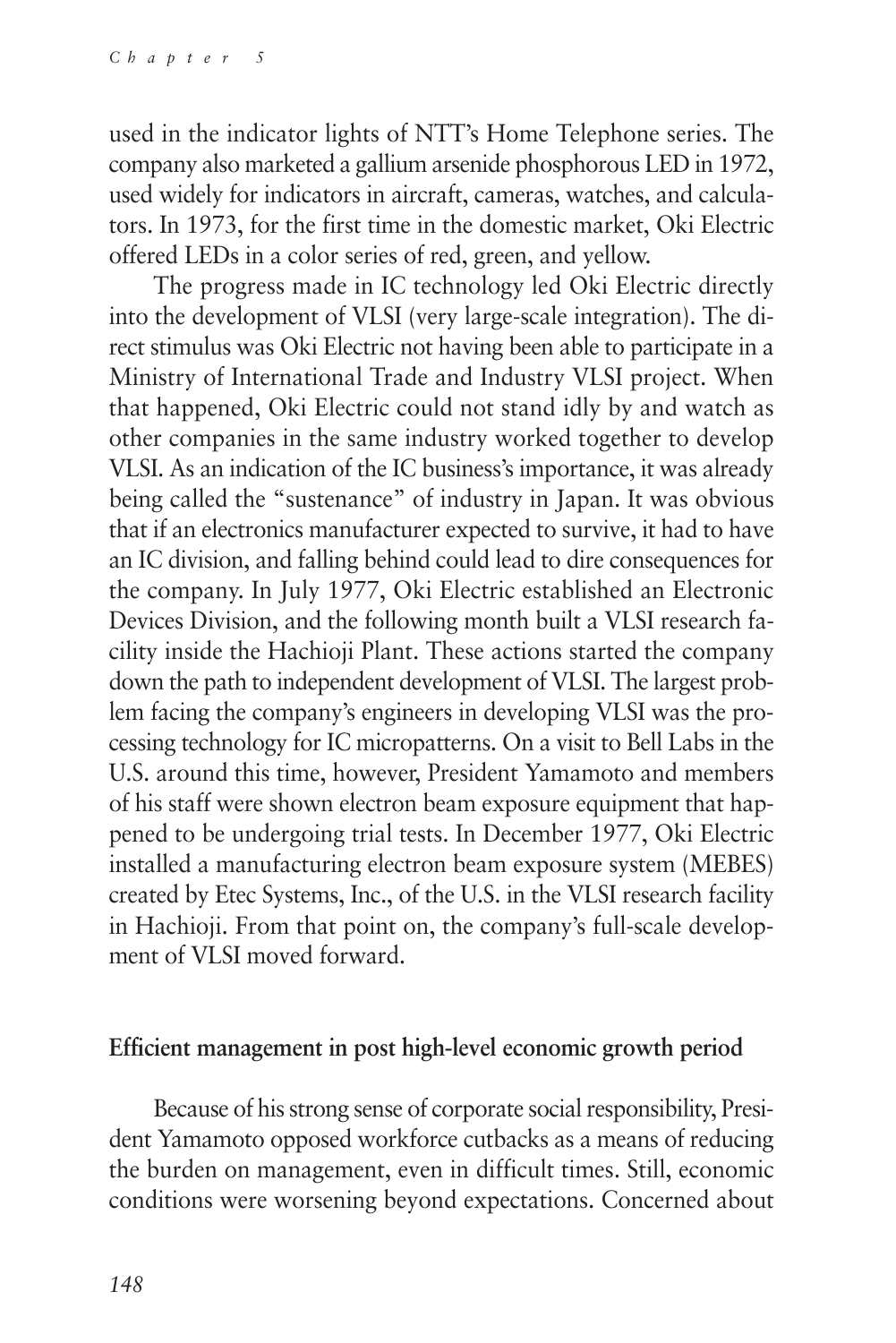what might lay ahead, corporations were holding down their capital investments, which caused a reduction in business for Oki Electric. And because Oki Electric's sales system was geared mainly to doing business with government offices and large corporations, its sales personnel could not shift easily to developing private sector business. Neither could exports to developing countries be expected to cover the decrease in domestic demand, because the yen had appreciated and dollar-denominated credits kept depreciating.

Business from Oki Electric's main customer, NTT, was also decreasing. NTT had begun its fifth five-year plan, starting in April 1972, but the first oil crisis broke out in October 1973, forcing a reduction in the plan's budget. The original large-scale plan called for an additional 15.3 million subscribers and a system that would allow immediate telephone connection anywhere in Japan. Because of the budget reduction, the orders Oki Electric received from NTT related to this plan were substantially less than originally expected.

Oki Electric's net sales surpassed the 100 billion yen mark in the fiscal year ending in March 1974 and increased further to 124 billion yen in the following year. From then until the fiscal year ending in March 1978, however, they leveled off at around the 120 billion yen mark. Sharp rises in the cost of materials and personnel expenses, and an increase in interest payments, could only lead to a reduction in profits. The return on total assets fell in a single stroke from the 5.1 percent realized in the fiscal year ending in March 1974 to 2.0 percent in the following year. Following the decrease in profits, dividends were reduced from 12 percent to 10 percent in the second half of fiscal 1974, ending in March 1975. The main theme in the medium-term (three-year) business plan President Yamamoto announced in 1976 was "Efficient management, moving from quantity to quality." The plan called for a thorough review of operations and radical reforms.

In January 1977, a Task Force for Reinforcing Management was set up, with President Yamamoto serving as chairman and the members of the executive committee as members. At the same time, a business research office was established to act as the Task Force's secretariat. This Task Force, meeting separately from the regular Ex